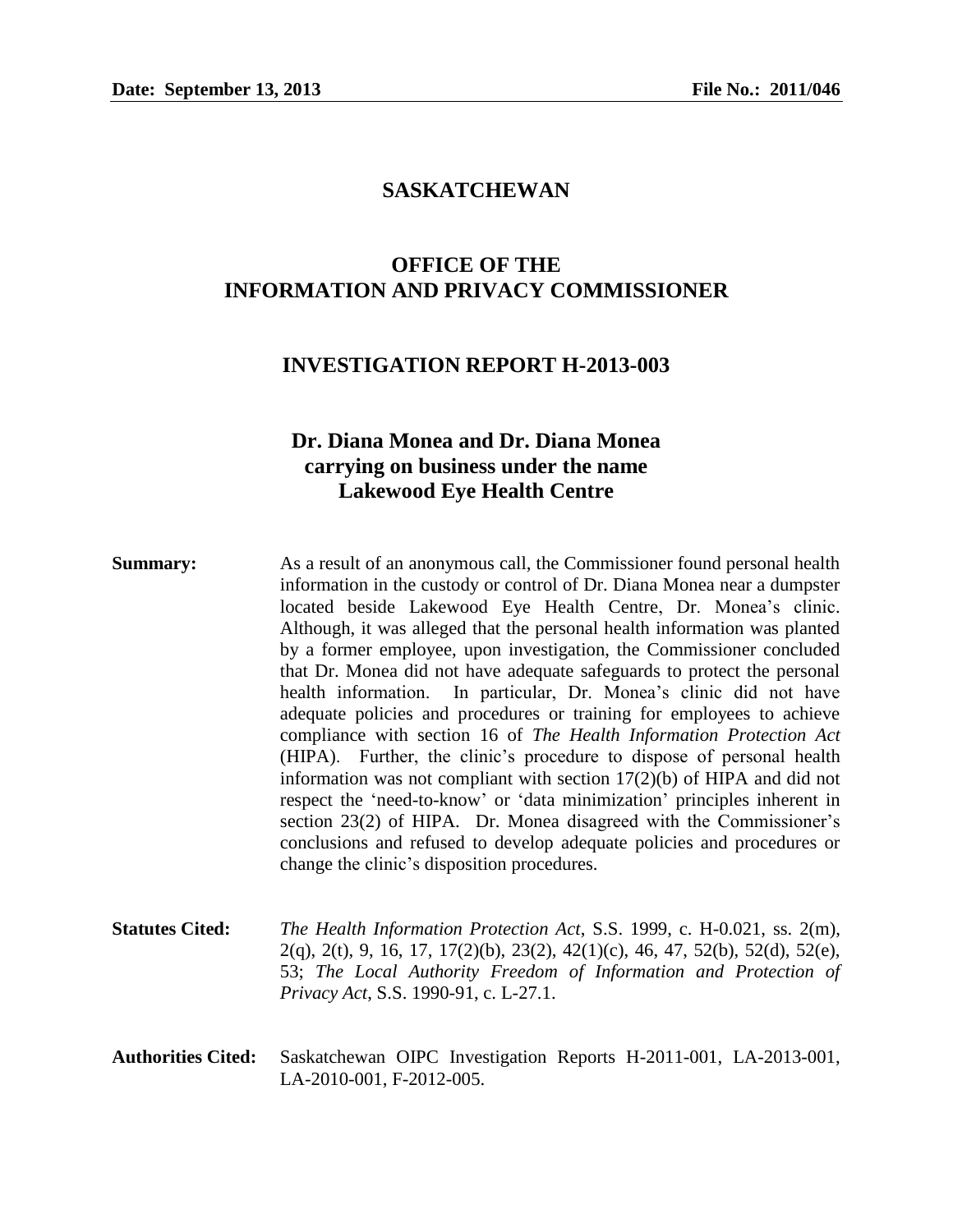# **Other Sources**

**Cited:** SK OIPC, *Glossary of Common Terms: The Health Information Protection Act (HIPA)*, *Helpful Tips: OIPC Guidelines for Public Bodies/Trustees in Preparing for a Review*, *Helpful Tips: Privacy Breach Guidelines*; Office of the Information and Privacy Commissioner for British Columbia, British Columbia Medical Association and College of Physicians and Surgeon of British Columbia, *Physicians & Security Of Personal Information* (June 2006); Eye Health Centres' Facebook page.

## **I BACKGROUND**

- [1] My office received an anonymous call on April 8, 2011 indicating that there were documents containing personal health information found in and around a dumpster behind an eye health clinic in northwest Regina. A Portfolio Officer and I attended on the scene to investigate the incident and collect the personal health information.
- [2] We collected personal health information apparently linked to the Lakewood Eye Health Centre around the dumpster. We also found personal health information apparently linked to another trustee within the same vicinity from inside the dumpster. My office commenced two separate privacy investigations. This Investigation Report only involves the first.
- [3] On April 18, 2011, a Portfolio Officer attended Lakewood Eye Health Centre and interviewed the Office Manager and several administrative employees.
- [4] On or about April 20, 2011, my office provided Lakewood Eye Health Centre with an official notification letter advising of this investigation.
- [5] On May 17, 2011, a Portfolio Officer met with Dr. Diana Monea, the owner of Lakewood Eye Health Centre.
- [6] The Operations Manager of Lakewood Eye Health Centre provided a response which was received in my office on May 26, 2011. My office then provided a reply dated June 21,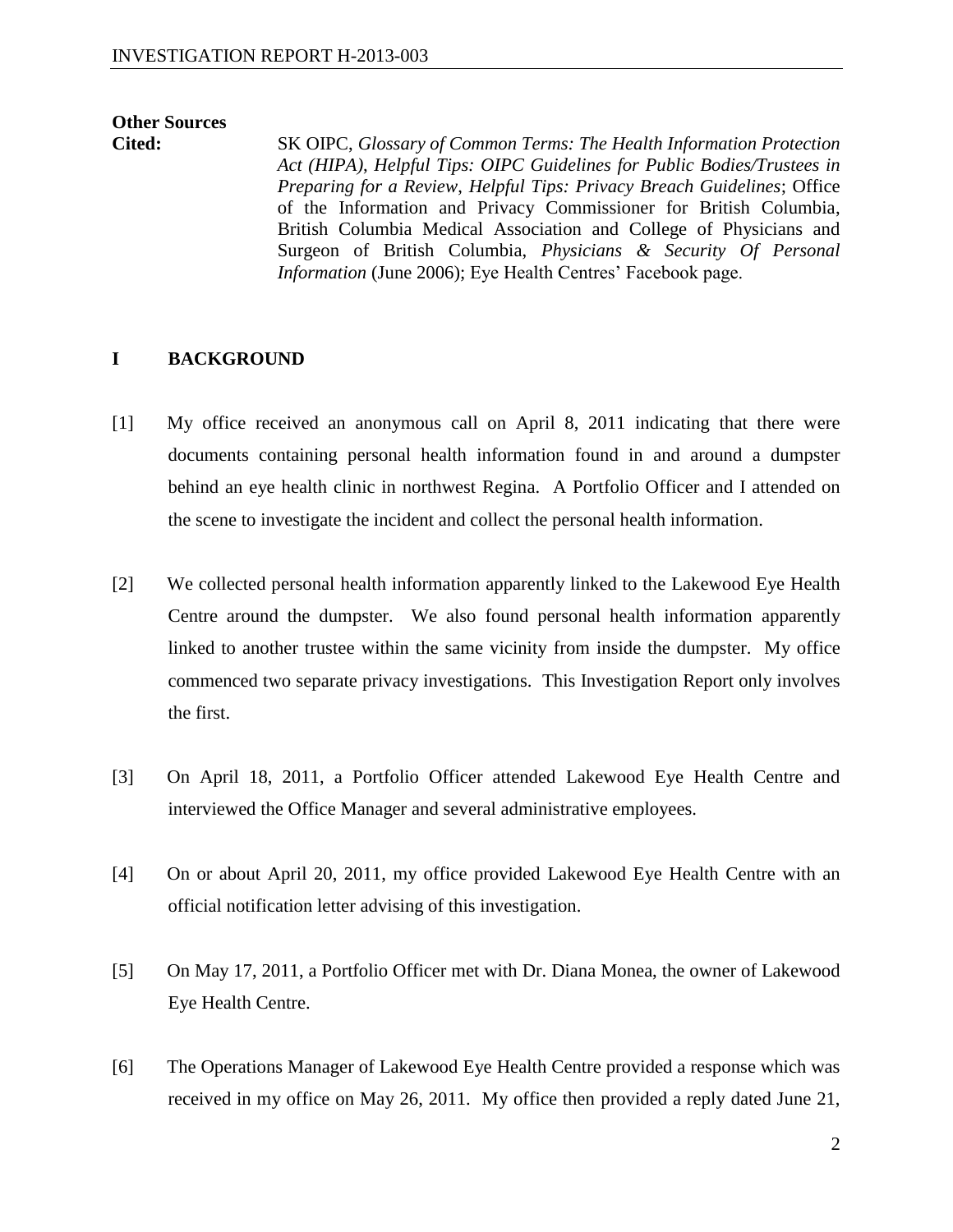2011. My office received another submission from the Operations Manager dated July 5, 2011.

- [7] My office then asked for more information in a letter dated November 15, 2011 and received a reply from Dr. Monea's lawyer dated December 11, 2011.
- [8] We then provided Dr. Monea's lawyer a preliminary analysis dated October 16, 2012 which included recommendations. We received a response from the lawyer dated November 16, 2012. The response indicated that Dr. Monea would not comply with the majority of our recommendations.
- [9] My office provided a further analysis on January 2, 2013. I was advised again by letter from Dr. Monea's lawyer dated February 4, 2013 that she would not follow the recommendations.
- [10] I note that the other trustee whose personal health information was found in the dumpster was eager to work with my office to ensure compliance with *The Health Information Protection Act*  $(HIPA)^1$ . As such, that matter was promptly dealt with by my office and the file has long since been closed. Dr. Monea was resistant to my office's recommendations and in the result, I am issuing this Investigation Report.

## **II ISSUES**

- **1. Who is the responsible trustee?**
- **2. Was personal health information found around the dumpster?**
- **3. Was the personal health information disposal practice of the trustee compliant with**  *The Health Information Protection Act***?**

<sup>&</sup>lt;sup>1</sup>The Health Information Protection Act, S.S. 1999, c. H-0.021 (hereinafter HIPA).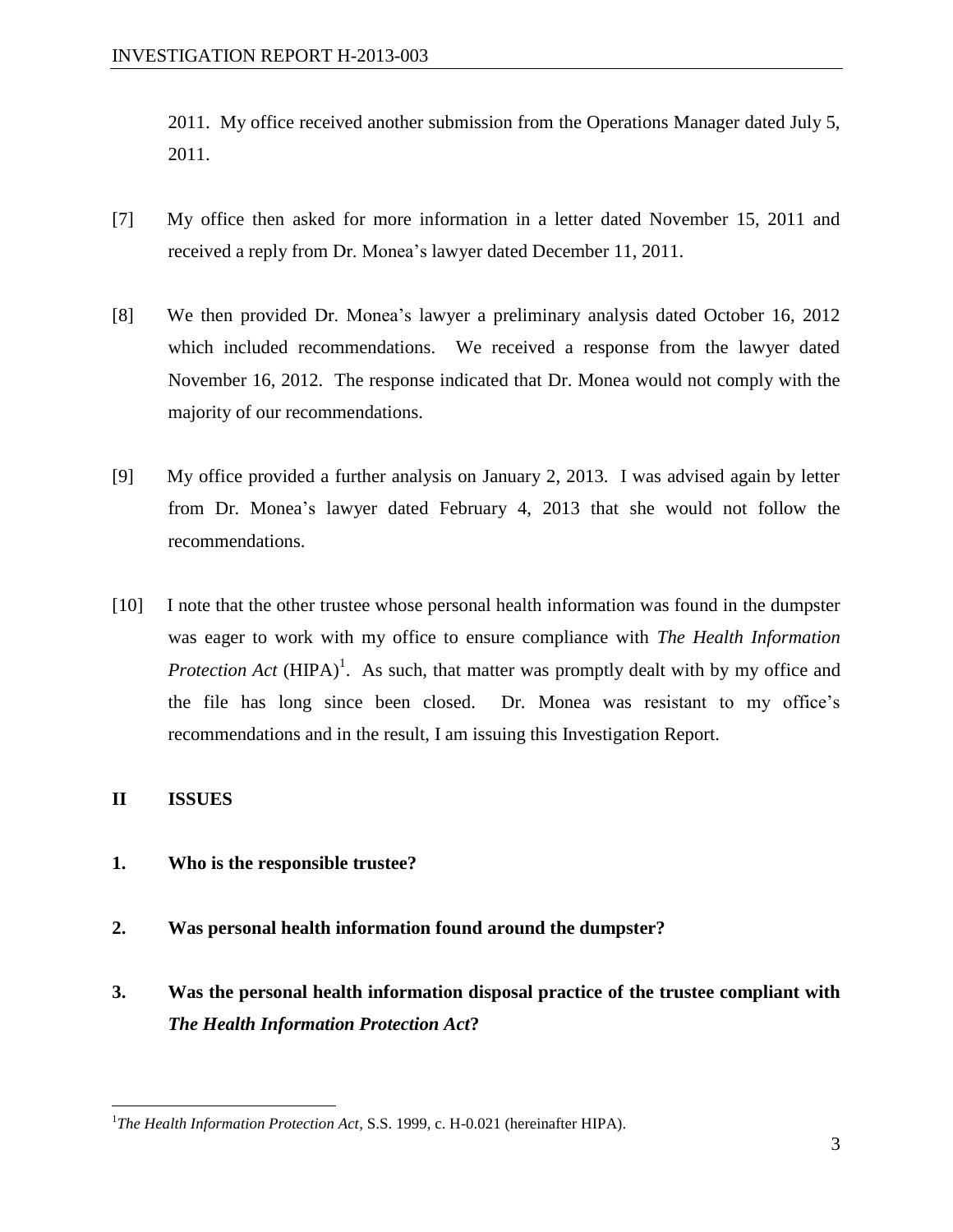- **a. What appeared to be Lakewood Eye Health Centre's practices for the disposition of personal health information at the time of the incident?**
- **b. Does Lakewood Eye Health Centre's personal health information disposal practice comply with section 17(2) of** *The Health Information Protection Act***?**
- **c. Was the personal health information disposal practice of Lakewood Eye Health Centre depicted in written policies and procedures that were compliant with sections 9 and 16 of** *The Health Information Protection Act***?**
- **d. Were Lakewood Eye Health Centre staff fully trained with respect to** *The Health Information Protection Act* **pursuant to section 16(c)?**
- **e. Does Lakewood Eye Health Centre's personal health information disposal practice comply with section 23(2) of** *The Health Information Protection Act***?**
- **f. What physical safeguards were in place to protect the personal health information before it was found in/near the dumpster?**
- **4. What does the trustee allege happened? How should I deal with these allegations?**

### **III DISCUSSION OF THE ISSUES**

[11] My authority for investigating these matters is found in the following sections of HIPA:

**42**(1) A person may apply to the commissioner for a review of the matter where: …

(c) the person believes that there has been a contravention of this Act.

**46**(1) Notwithstanding any other Act or any privilege that is available at law, the commissioner may, in a review, require to be produced and examine any personal health information that is in the custody or control of a trustee.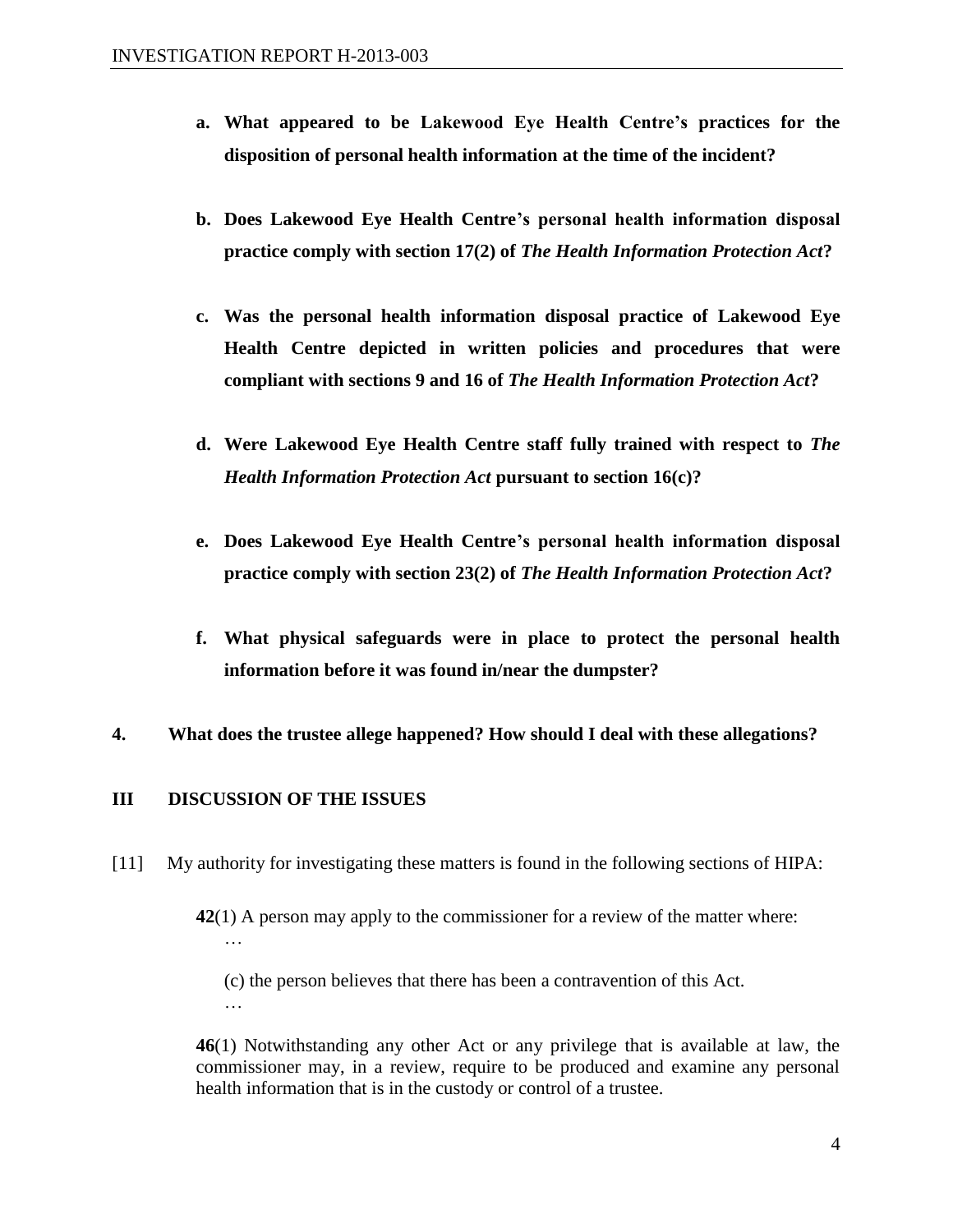(2) For the purposes of conducting a review, the commissioner may summon and enforce the appearance of persons before the commissioner and compel them to give oral or written evidence on oath or affirmation and to produce any documents or things that the commissioner considers necessary for a full review, in the same manner and to the same extent as the court.

(3) For the purposes of subsection (2), the commissioner may administer an oath or affirmation.

…

…

…

**52** The commissioner may:

(b) after hearing a trustee, recommend that the trustee:

(i) cease or modify a specified practice of collecting, using or disclosing information that contravenes this Act; and

(ii) destroy collections of personal health information collected in contravention of this Act;

(d) from time to time, carry out investigations with respect to personal health information in the custody or control of trustees to ensure compliance with this Act;

(e) comment on the implications for protection of personal health information of any aspect of the collection, storage, use or transfer of personal health information.

**53** The commissioner may:

(a) engage in or commission research into matters affecting the carrying out of the purposes of this Act;

(b) conduct public education programs and provide information concerning this Act and the commissioner's role and activities;

(c) receive representations concerning the operation of this Act.<sup>2</sup>

<sup>&</sup>lt;sup>2</sup>*Ibid.* at sections  $42(1)(c)$ , 46, 52(b), 52(d), 52(e) and 53.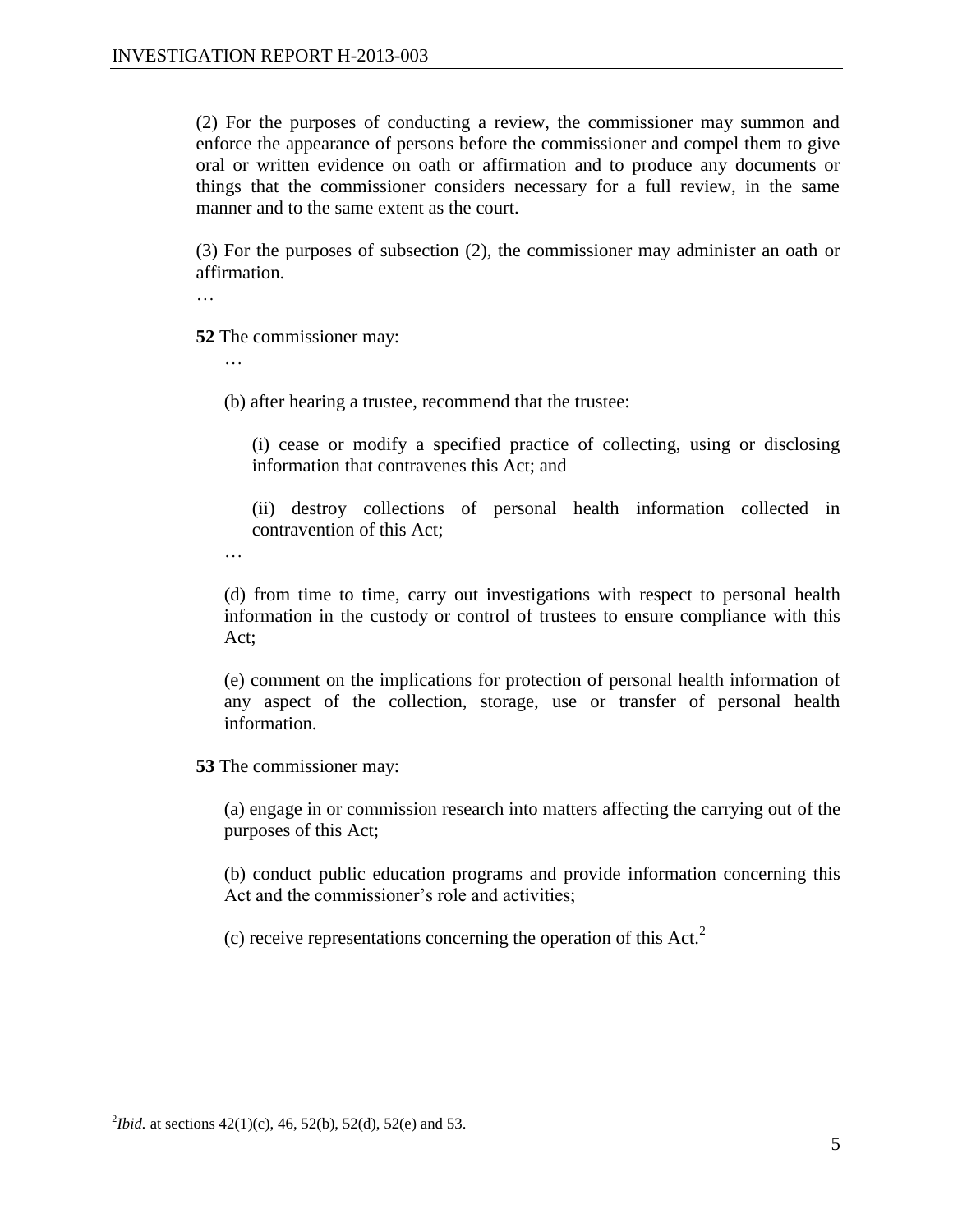### **1. Who is the responsible trustee?**

[12] When it appeared that Dr. Monea was unwilling to follow the recommendations of this office to achieve HIPA compliance and it was necessary for me to issue this Investigation Report, I needed to formalize who the responsible trustee in this situation was. In other words, who has custody or control of the personal health information in question? HIPA defines "trustee" as follows:

**2** In this Act:

(t) **"trustee"** means any of the following that have custody or control of personal health information:

- (i) a government institution;
- (ii) a regional health authority or a health care organization;
- (iii) **Repealed.** 2002, c.R-8.2, s.77.

(iv) a licensee as defined in *The Personal Care Homes Act*;

(v) a person who operates a facility as defined in *The Mental Health Services Act*;

(vi) a licensee as defined in *The Health Facilities Licensing Act*;

(vii) an operator as defined in *The Ambulance Act*;

(viii) a licensee as defined in *The Medical Laboratory Licensing Act, 1994*;

(ix) a proprietor as defined in *The Pharmacy Act, 1996*;

(x) a community clinic:

(A) as defined in section 263 of *The Co-operatives Act, 1996*;

(B) within the meaning of section 9 of *The Mutual Medical and Hospital Benefit Associations Act*; or

(C) incorporated or continued pursuant to *The Non-profit Corporations Act, 1995*;

(xi) the Saskatchewan Cancer Foundation;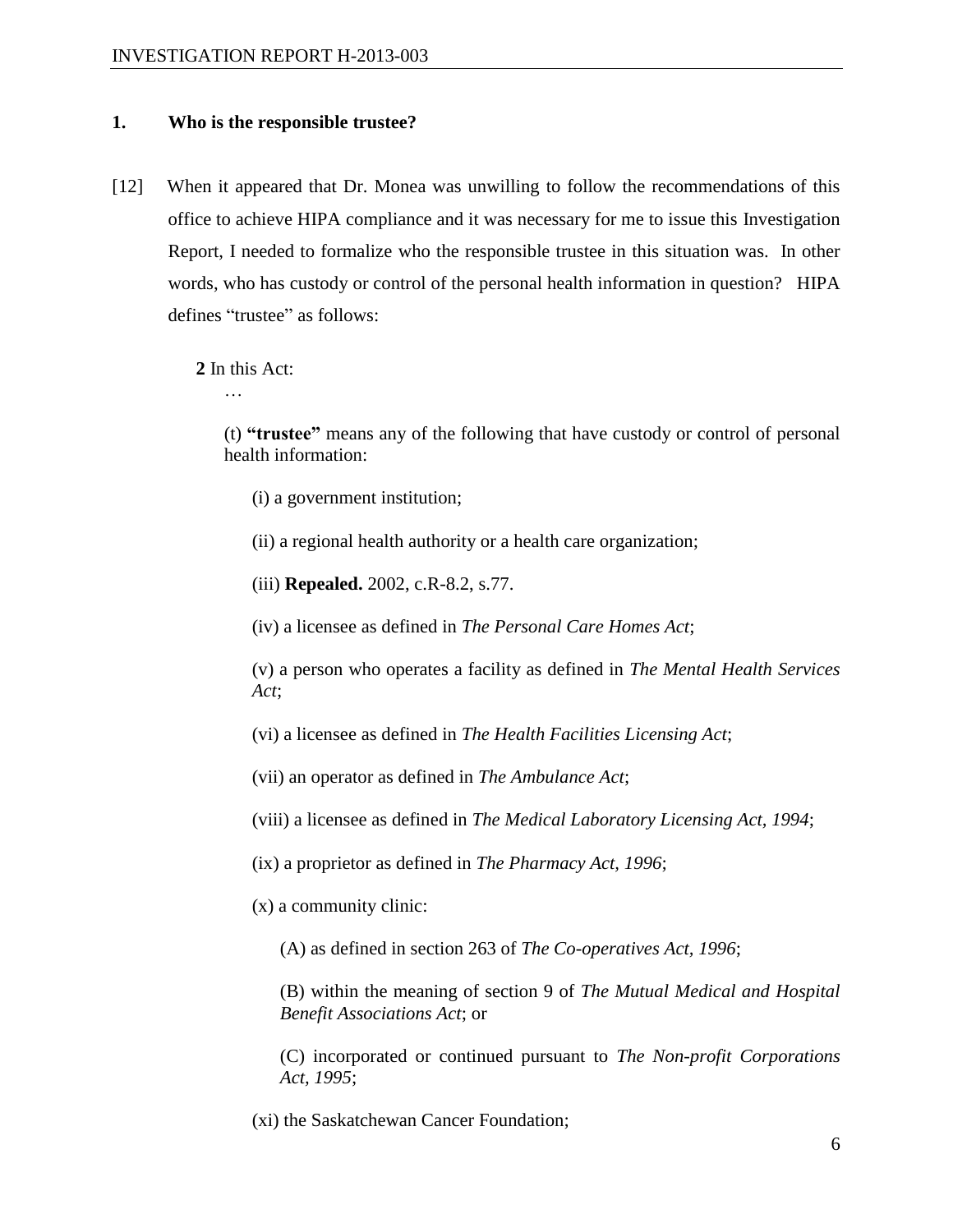#### **(xii) a person, other than an employee of a trustee, who is:**

### **(A) a health professional licensed or registered pursuant to an Act for which the minister is responsible;** or

(B) a member of a class of persons designated as health professionals in the regulations;

(xiii) a health professional body that regulates members of a health profession pursuant to an Act;

(xiv) a person, other than an employee of a trustee, who or body that provides a health service pursuant to an agreement with another trustee;

(xv) any other prescribed person, body or class of persons or bodies;<sup>3</sup>

[emphasis added]

…

[13] It is clear that the records originated from the Lakewood Eye Health Centre. I have determined that this is the business name for the clinic operated by Dr. Monea. This is consistent with the signage we have seen on the premises and the heading on various documents which contain personal health information and that were linked to the Lakewood Eye Health Centre. We were advised of no other owners or corporate entities that were involved with Lakewood Eye Health Centre and the records in question until March 12, 2013; the date of a letter from the lawyer for the trustee. That letter included the following statement:

> With respect to your letter of February 25, 2013... we understand that [the Operations Manager] has previously advised you that the personal health information ("phi") in question was actually generated by the optical dispensary side of their operation, not the optometrists working for the Lakewood Eye Health Centre. …

> Accordingly, we believe any report issued by the Privacy Commissioner should be with respect to [a different optical centre] and not the Lakewood Eye Health Centre.

[14] I might note that we had commenced our investigation in April 2011 and that we had been in discussions with the lawyer for Lakewood Eye Health Centre from that time until

<sup>&</sup>lt;sup>3</sup>*Ibid.* section 2(t).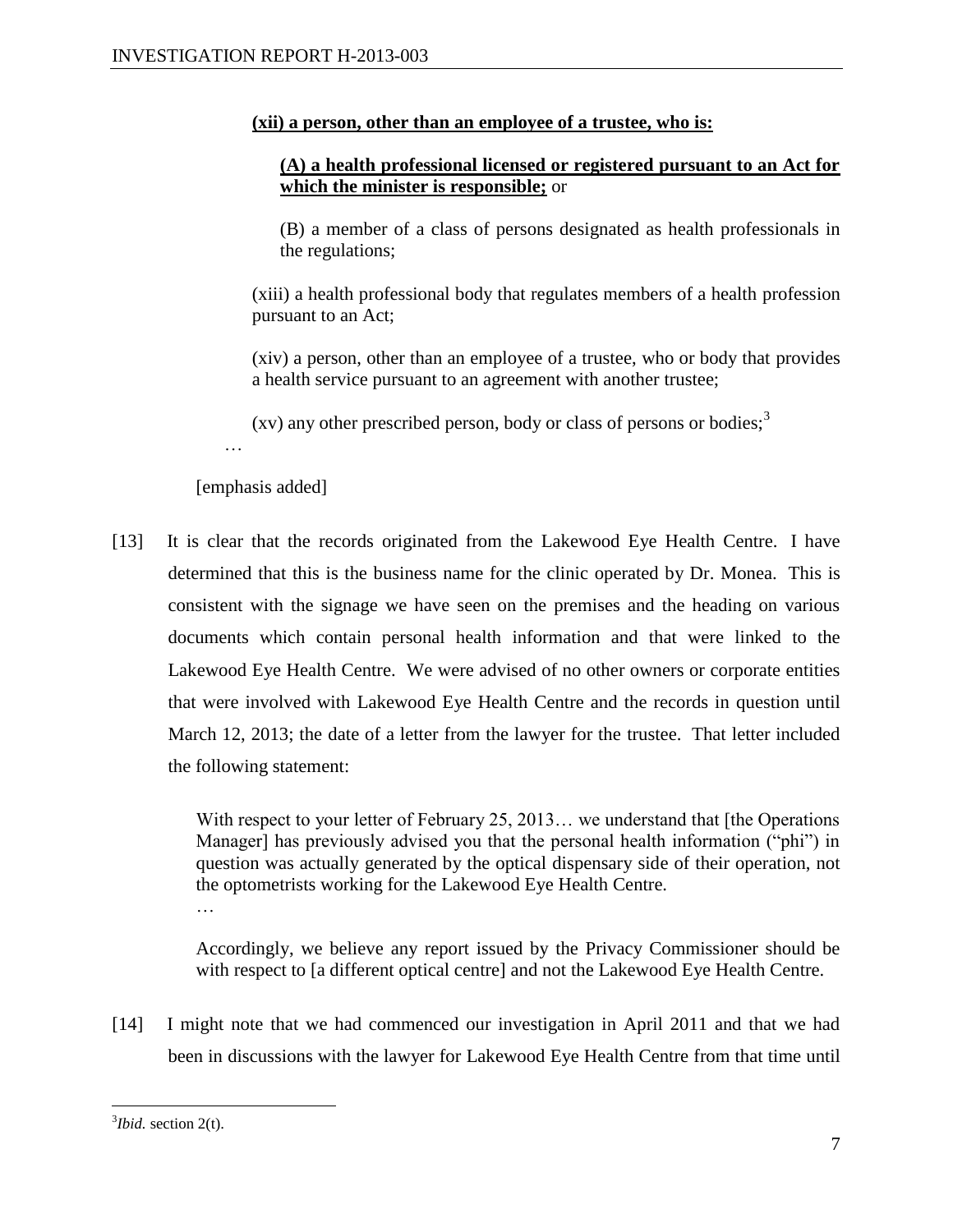March 12, 2013 and had never been advised of any other owner of Lakewood Eye Health Centre other than Dr. Monea. Contrary, to the assertion in the March 12, 2013 letter, we were not advised by the Operations Manager that any entity other than Dr. Monea had custody of the records in question. In addition, a number of the records in question are entitled "Examination Record" and reflect health history and diagnostic tests that would appear to relate to the work of optometrists rather than that of the optical dispensers.

- [15] I am satisfied that the trustee for purposes of HIPA and this investigation is Dr. Monea and that at all material times, she was carrying on her practice under the business name of Lakewood Eye Health Centre.
- [16] Section 47 of HIPA places the burden of proof on the trustee during the review of an access decision as follows:

**47** Where a review relates to a decision to refuse an individual access to all or part of a record, the onus is on the trustee to prove that the individual has no right of access to the record or part of the record. $4$ 

[17] I have already noted that this burden is assumed by a local authority with respect to a privacy breach investigation pursuant to *The Local Authority Freedom of Information and Protection of Privacy Act*: 5

> [26] The statute does not define burden of proof in a breach of privacy investigation in the context of an impugned disclosure. In these circumstances, I find that the burden must be borne by the local authority as only the local authority would have intimate knowledge of the circumstances surrounding the disclosure. That burden of proof is assessed on the basis of a balance of probabilities.<sup>6</sup>

[18] I adopt this reasoning for the purposes of investigations under HIPA.

 $\overline{a}$ 4 *Ibid.* at section 47.

<sup>5</sup> *The Local Authority Freedom of Information and Protection of Privacy Act,* S.S. 1990-91, c. L-27.1.

<sup>6</sup> Saskatchewan Information and Privacy Commissioner (hereinafter SK OIPC), Investigation Report LA-2010-001 [26], available at [www.oipc.sk.ca/Reports/Report%20LA-2010-001%20FINAL%20COPY%20-](http://www.oipc.sk.ca/Reports/Report%20LA-2010-001%20FINAL%20COPY%20-%20May%2019,%202010.pdf) [%20May%2019,%202010.pdf.](http://www.oipc.sk.ca/Reports/Report%20LA-2010-001%20FINAL%20COPY%20-%20May%2019,%202010.pdf)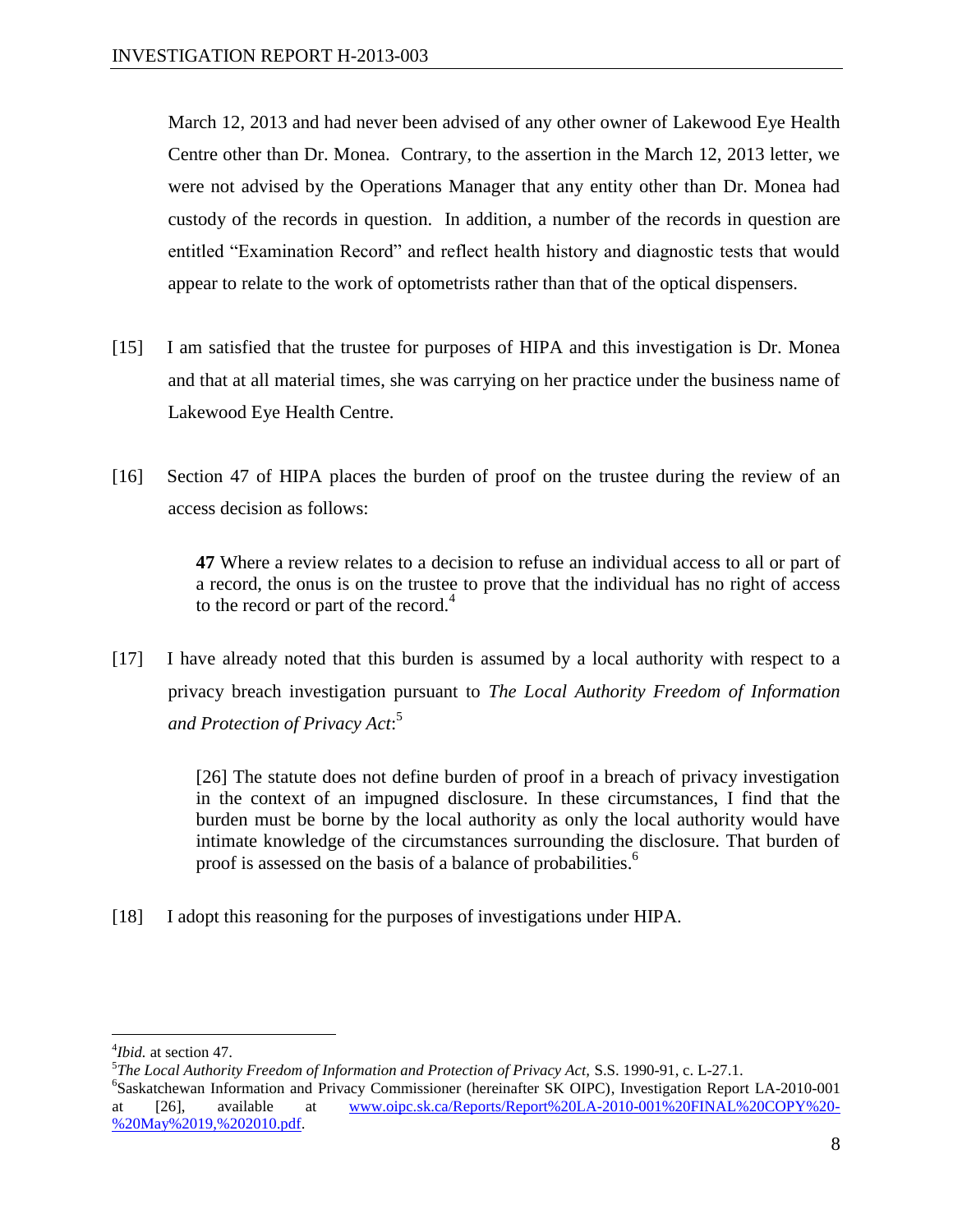[19] I have defined "control" and "custody" in my office's resource *Glossary of Common Terms - The Health Information Protection Act (HIPA)* (HIPA Glossary) as follows:

> **CONTROL** is a term used to indicate records that are not in the physical custody of the trustee but are still within the influence of that body via another mechanism (i.e. contracted service, trustee employees working remotely, etc.). See Report F-2008- 002 (Ministry of Justice and Attorney General). The control question normally only arises if there is no 'custody" of the [personal health information] in question.

**CUSTODY** is the physical possession of a record by a trustee.<sup>7</sup>

- [20] Given the circumstances described and the fact that all of the records appear to be linked with Lakewood Eye Health Centre, I have determined that these records were in the custody or control of Dr. Monea.
- [21] As neither Dr. Monea, nor Lakewood Eye Health Centre have provided me with any persuasive arguments to the contrary; on the balance of probabilities, I find Dr. Monea to be a trustee and have custody or control of the records in question.

## **2. Was personal health information found around the dumpster?**

[22] Section 2(m) of HIPA defines "personal health information" as follows:

**2** In this Act:

…

 $\overline{a}$ 

(m) **"personal health information"** means, with respect to an individual, whether living or deceased:

(i) information with respect to the physical or mental health of the individual;

(ii) information with respect to any health service provided to the individual;

(iii) information with respect to the donation by the individual of any body part or any bodily substance of the individual or information derived from the testing or examination of a body part or bodily substance of the individual;

<sup>7</sup> SK OIPC, *Glossary of Common Terms: The Health Information Protection Act (HIPA)* available at [www.oipc.sk.ca/Resources/HIPA%20Glossary%20-%20Blue%20Box.pdf.](http://www.oipc.sk.ca/Resources/HIPA%20Glossary%20-%20Blue%20Box.pdf)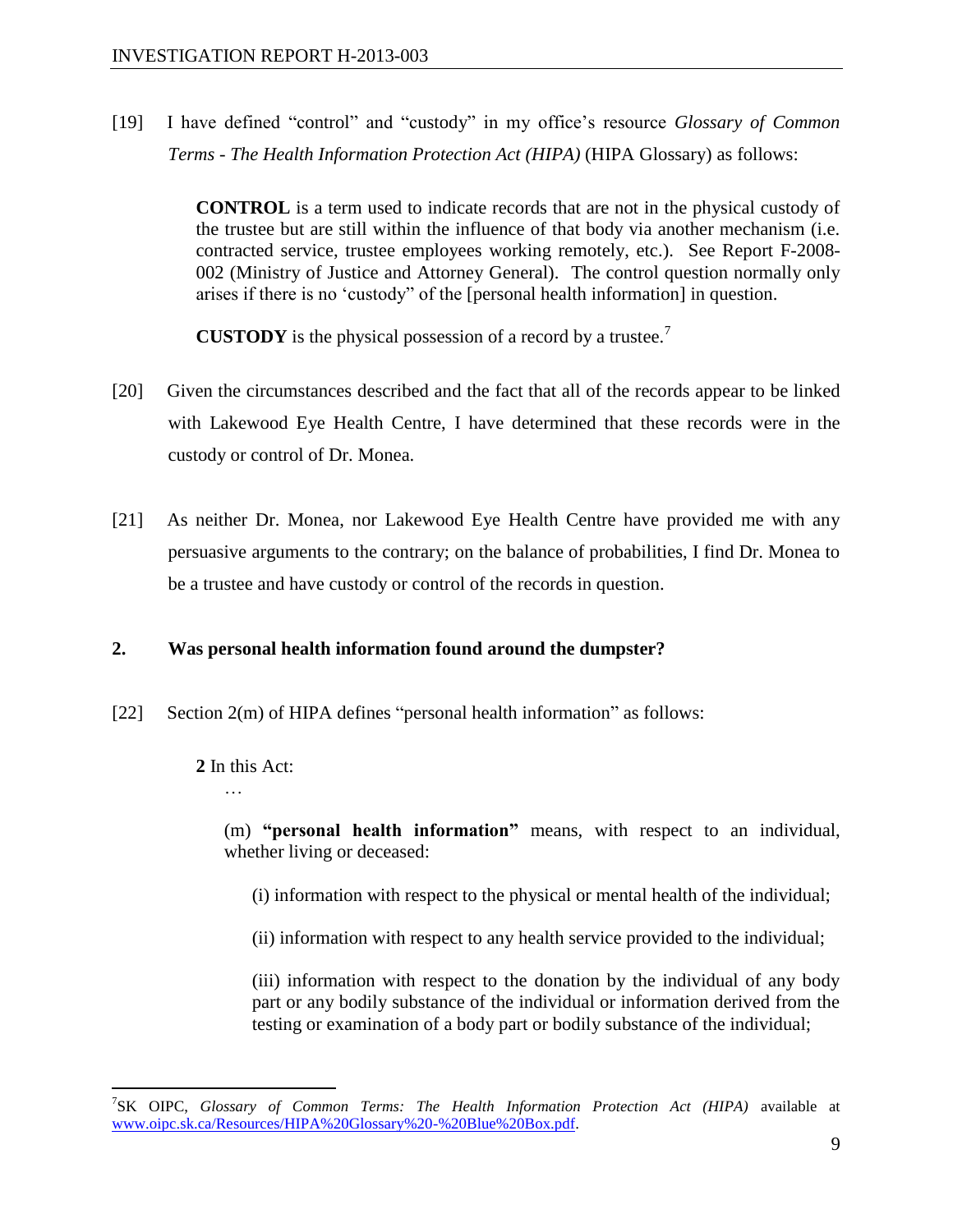(iv) information that is collected:

(A) in the course of providing health services to the individual; or

(B) incidentally to the provision of health services to the individual; or

(v) registration information<sup>8</sup>

[23] Section 2(q) of HIPA defines "registration information" as follows:

**2** In this Act:

(q) **"registration information"** means information about an individual that is collected for the purpose of registering the individual for the provision of health services, and includes the individual's health services number and any other number assigned to the individual as part of a system of unique identifying numbers that is prescribed in the regulations; $\frac{9}{2}$ 

- [24] The material that I found in the dumpster on April 8, 2011 consisted of several ripped pieces of papers as well as two full sheets.
- [25] Most of the pieces found appear to be pieces of Examination Records. These pieces include names of patients, addresses, phone numbers, e-mail addresses, dates of birth, family histories and diagnosis and prescription information. All of these elements would qualify as personal health information pursuant to section 2(m) of HIPA.
- [26] There are also pieces of what appears to be invoices for glasses or other products that include patient registration information and prescription information. These data elements would also qualify as personal health information.
- [27] Finally, one of the sheets appears to be a print off of one of the Optometrist's appointment schedules for April 1, 2011. It appears to list 16 patient names.

<sup>8</sup> *Supra* note 1 at section 2(m).

 $9$ *Ibid.* at section 2(q).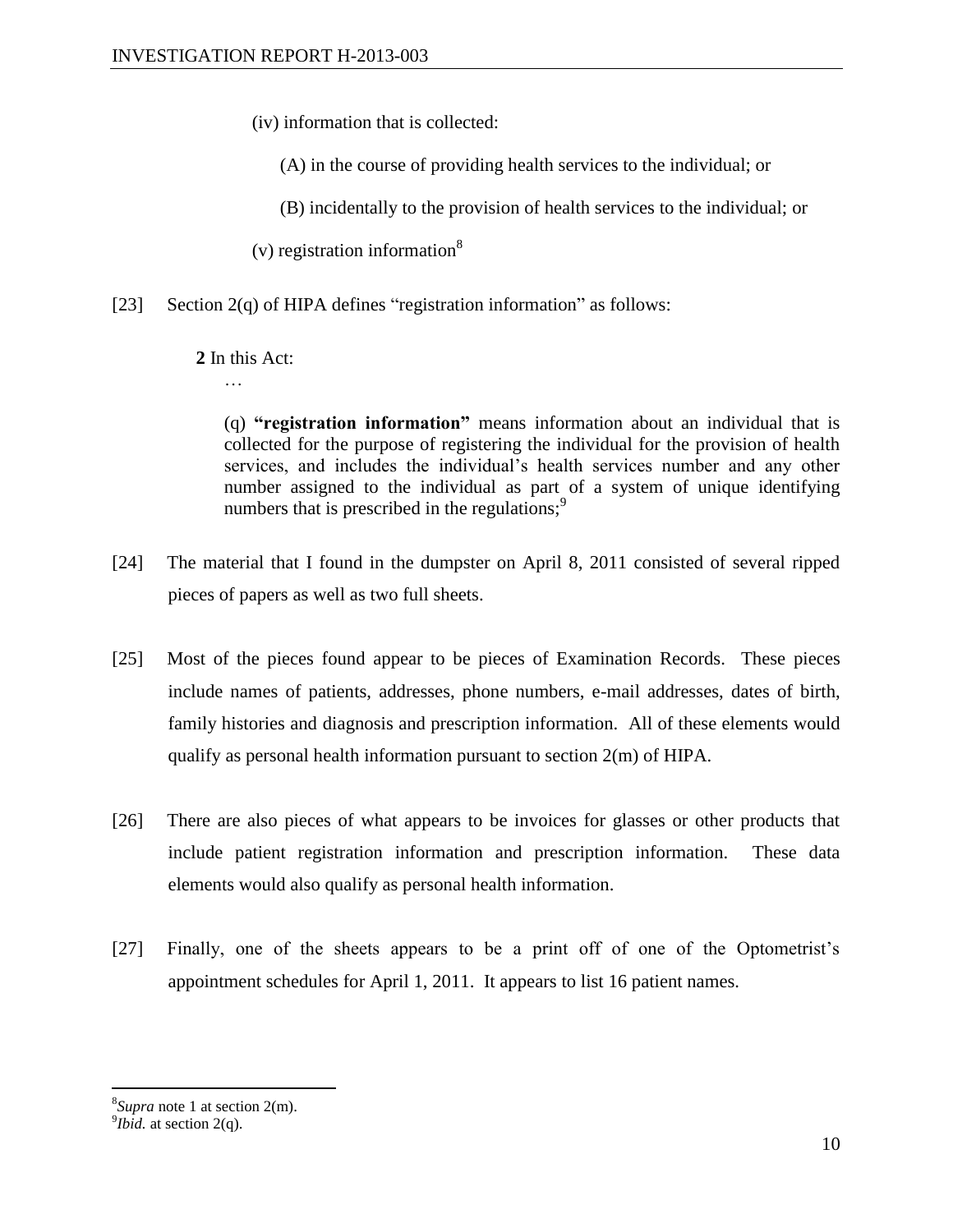[28] In total, it appears that the personal health information of 23 identifiable patients as well as three other non-identifiable patients was discovered near the dumpster.

## **3. Was the personal health information disposal practice of the trustee compliant with** *The Health Information Protection Act***?**

## **a. What appeared to be Lakewood Eye Health Centre's practices for the disposition of personal health information at the time of the incident?**

- [29] When the Portfolio Officer attended Lakewood Eye Health Centre on April 18, 2011, she interviewed the Office Manager and two administrative employees.
- [30] During that interview, the Office Manager informed the Portfolio Officer that he looks after the shredding which mostly occurs right in the office in the basement. He sorts through the bags of trash that the receptionists bring down to him. For any larger volume, he takes the material to a document destruction company himself and witnesses the shredding. One time, Lakewood Eye Health Centre called the document destruction company truck to come to its facility. The Office Manager reported that other than the shredding machine in the basement of the clinic, there is no shredder anywhere else in Lakewood Eye Health Centre. The Portfolio Officer asked whose responsibility it was to look after general disposition of old records. The Office Manager said that the administrative employees dispose of records, but he then does the shredding.
- [31] The Portfolio Officer then interviewed an administrative employee who had worked at Lakewood Eye Health Centre for approximately eight years. The Portfolio Officer asked her what the practice of the administrative personnel was for disposing of records containing personal health information, as there was no shredder near their desks. She said that they cut or tear everything up and then place it in the regular garbage. Before they leave each night they take their garbage bag downstairs for the Office Manager to sort through and then take outside. However, she reported that on Thursday nights they take their bags straight outside at the end of the day.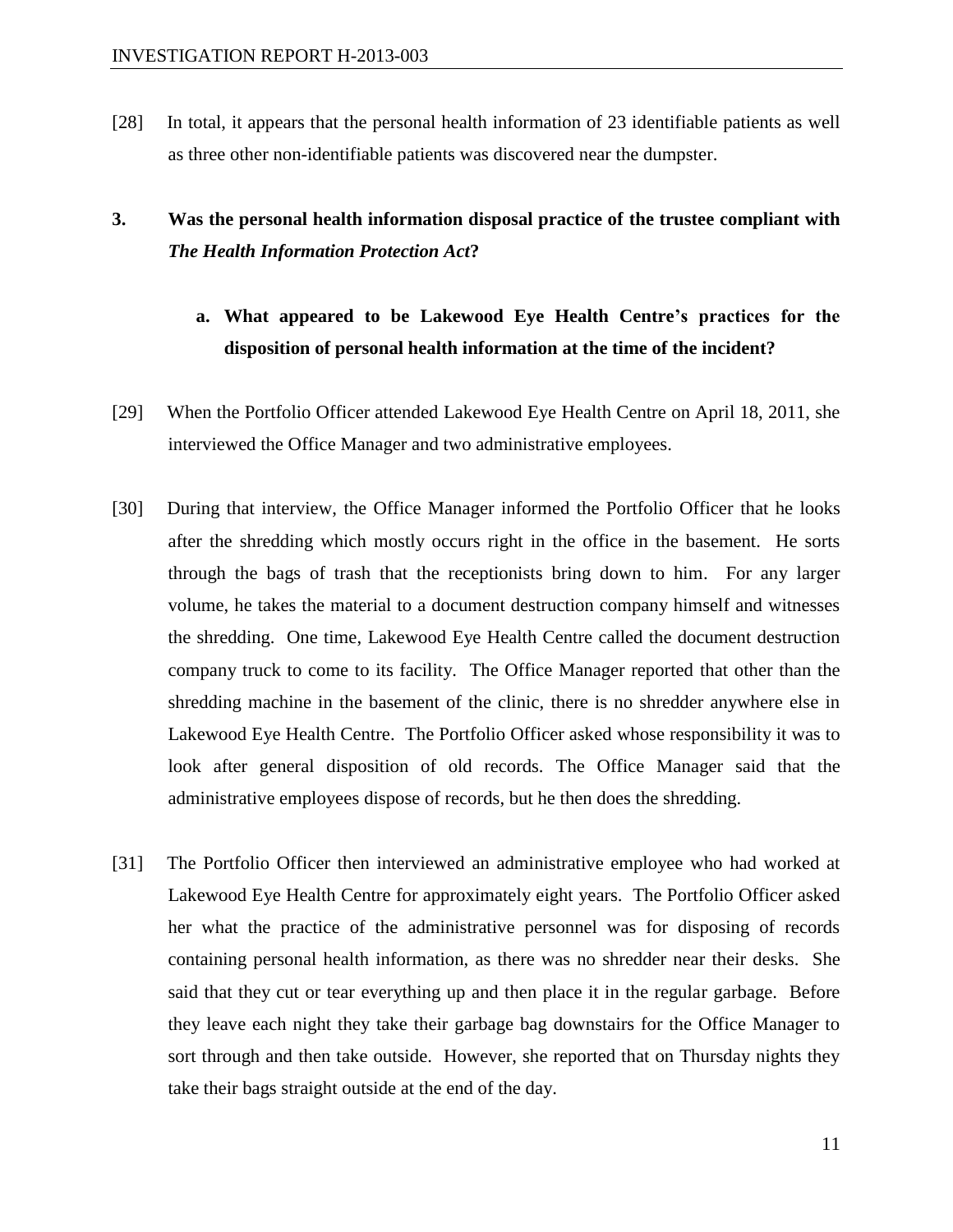- [32] Our Portfolio Officer then interviewed the other administrative employee who had also worked at Lakewood Eye Health Centre for approximately eight years. She confirmed the first administrative employee's statements that any records containing personal health information gets ripped or cut up and disposed of in the regular garbage. Every day all garbage is collected and taken downstairs where the Office Manager and the Cleaning Staff Person sort through it. She also confirmed that Thursday nights they take their bags directly outside to a City of Regina dumpster.
- [33] However, Dr. Monea's lawyer refutes what the employees had told our Portfolio Officer. The letter of November 16, 2012 stated:

The second employee [name of employee] was directly asked by [the Operations Manager] about what she told the Privacy Commissioner during the interview.

She confirmed that she had absolutely no recollection of telling [the Portfolio Officer] that she took [personal health information] directly to the curb for pick-up.

[34] The letter then went on to qualify the practice:

In [the Operation Manager's] June 10, 2012 letter [to the Office of the Saskatchewan Information and Privacy Commissioner (OIPC)], he took specific exception to the allegation that HIPA regulated information was taken to the curb by administration staff on Thursday nights.

**Washroom garbage may have been directly taken to the curb on Thursdays but not [personal health information].** Further, the seized [personal health information] did not originate from the front desk used by the two administrative employees. As noted hereinbefore, it came from the shredding queue.

[emphasis added]

[35] The lawyer objected to the interviews performed by our Portfolio Officer. It stated:

The writer is aware that in previous investigations, Gary Dickson, Q.C., the Privacy Commissioner, allowed representatives of the Trustee to be present during the questioning of individual employees.

However, in this case [the OIPC Portfolio Officer] did not give Eye Health Centre the opportunity to have its lawyer and/or management personnel present during the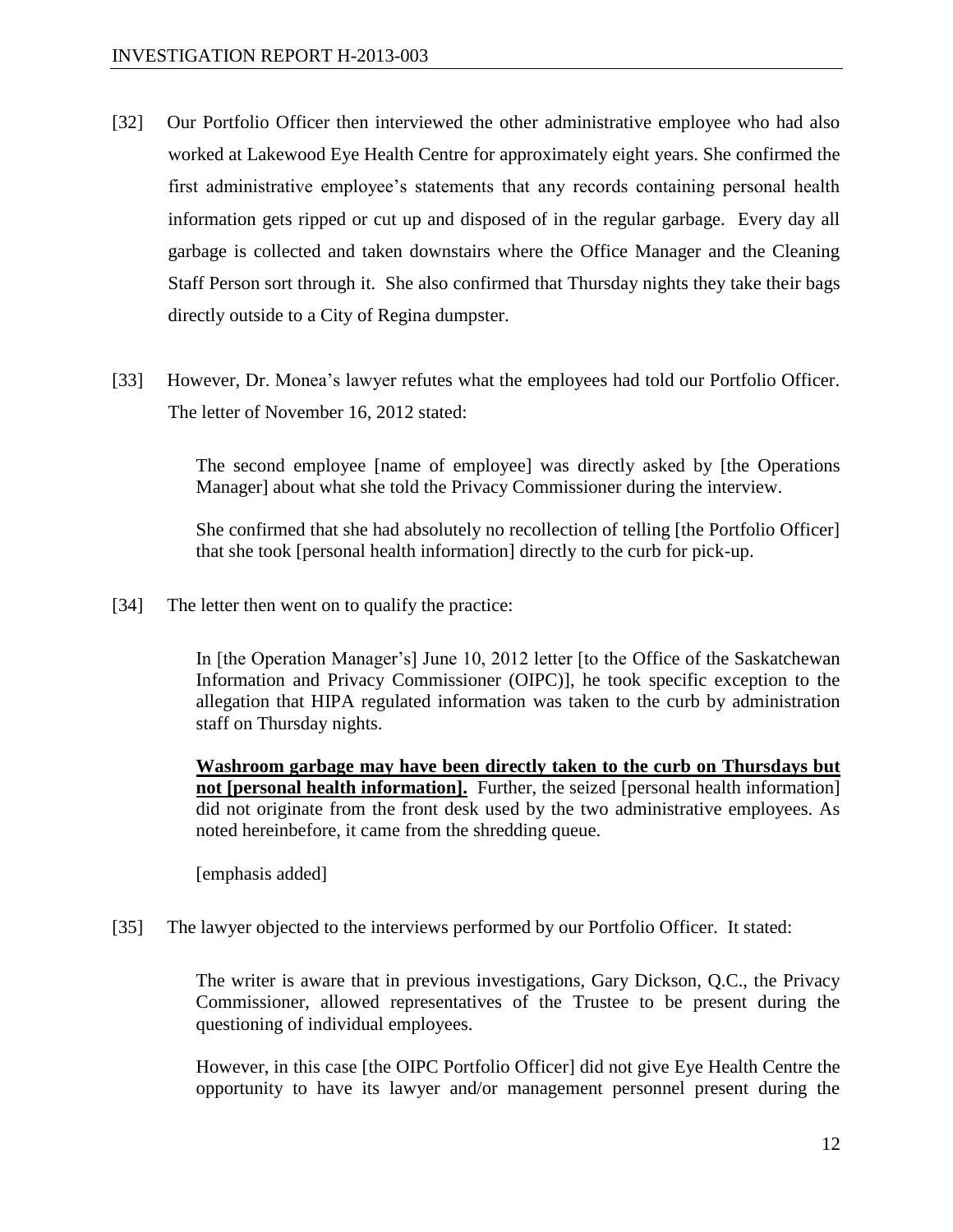Portfolio Officer's interview of the Eye Health Centre employees. The interviews took place behind closed doors.

- [36] Although there was opportunity to do so, an affidavit from the employee has not been offered to change or counter my understanding of the practices in place at the time of the incident.
- [37] When asked about this record disposal practice, the Operations Manager of Lakewood Eye Health Centre stated the following in its letter, received by my office on May 26, 2011:

Despite whatever information you were given by the receptionist regarding the disposal of any information from this clinic, it is our strict policy that all trash is inspected by our local privacy compliance officer [the Office Manager], who also manages and maintains the shredding queue. There is no circumstance whatsoever where any other staff member is permitted to "take the last bag of garbage outside themselves." Only [the Office Manager and the Cleaning Staff Person] are authorized to take refuse to the curb, without exception.

Upon discussing this revelation of mismanagement of the refuse with you 3-weeks ago we immediately addressed the issue with the employee who told you that she had "sometimes taken front desk trash to the curb on Thursday nights." She indicated to us that this was something she had done in the past, though not recently. We reiterated our policy to her and advised her that she had no authorization to take refuse out to the curb. Our policy regarding the trash has also been reiterated to the rest of the staff, is posted in the staff room and will take all measures to insure that it is strictly complied with…

[38] As I have not been provided with any written policies and procedures regarding the disposal of personal health information that were in place at the time of the incident, there is no way to verify what the policy was at that time. I was advised that only a copy of HIPA is posted in the staffroom. I have not been provided with an explanation as to how the policy claimed to be in place at the time of the incident was communicated to staff. Therefore, it is not surprising that two staff people have both independently indicated that it was the policy of the clinic to dispose of personal health information in the regular trash, after ripping or cutting it and taking the trash to the dumpster on Thursday evenings. This is consistent with the incident. Ripped pages containing personal health information were found in bags of trash near the dumpster on a Friday. I note that this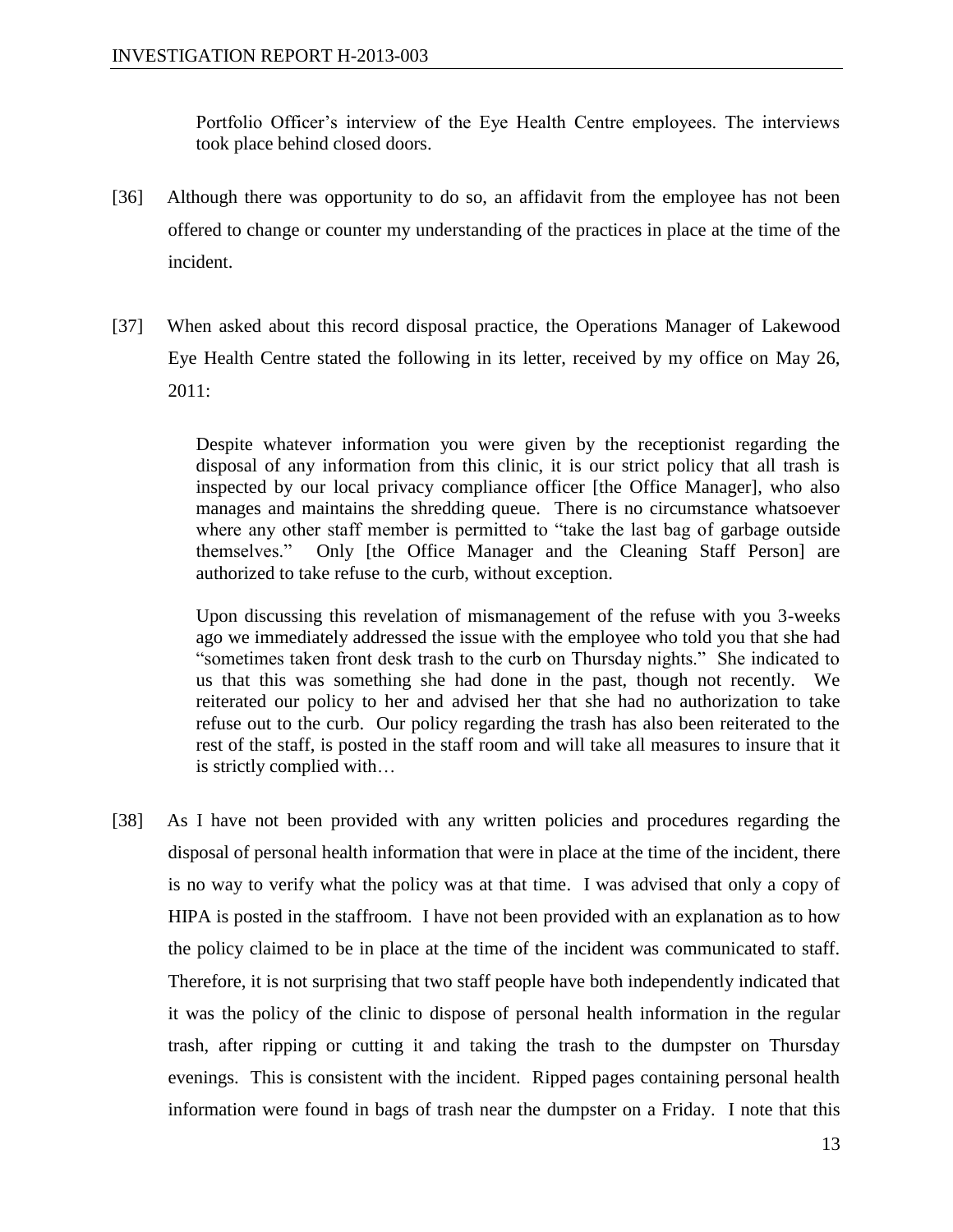confusion and lack of clarity is precisely the reason why policies and procedures need to be in writing.

[39] The following diagram depicts what appears to have been the record disposition practice at Lakewood Eye Health Centre, at the time of the incident. Also noted on this diagram are contraventions of HIPA which are explained and discussed in detail below.



| #                       | <b>Contravention of HIPA</b>                                                          |
|-------------------------|---------------------------------------------------------------------------------------|
| $\mathbf{1}$            | Indicates a contravention of section 16 of HIPA as there were no written policies     |
|                         | or procedures at the material time.                                                   |
| $\overline{\mathbf{c}}$ | Indicates a contravention of section 16 of HIPA as Lakewood Eye Health Centre's       |
|                         | staff were not properly trained.                                                      |
| 3                       | Indicates a contravention of section $17(2)(b)$ of HIPA as tearing or cutting records |
|                         | containing personal health information is not a disposal that protects privacy.       |
| 4                       | Indicates a contravention of section $17(2)(b)$ of HIPA as placing torn or cut pieces |
|                         | of personal health information in the trash is not a disposal method that protects    |
|                         | privacy.                                                                              |
| 5                       | Indicates a contravention of section 23(2) of HIPA as this process does not respect   |
|                         | the need-to-know or data minimization principles.                                     |
| $\bullet$               | Indicates a contravention of sections 16, $17(2)(b)$ and $23(2)$ of HIPA as the       |
|                         | physical and administrative safeguards were not adequate at this stage of the         |
|                         | process.                                                                              |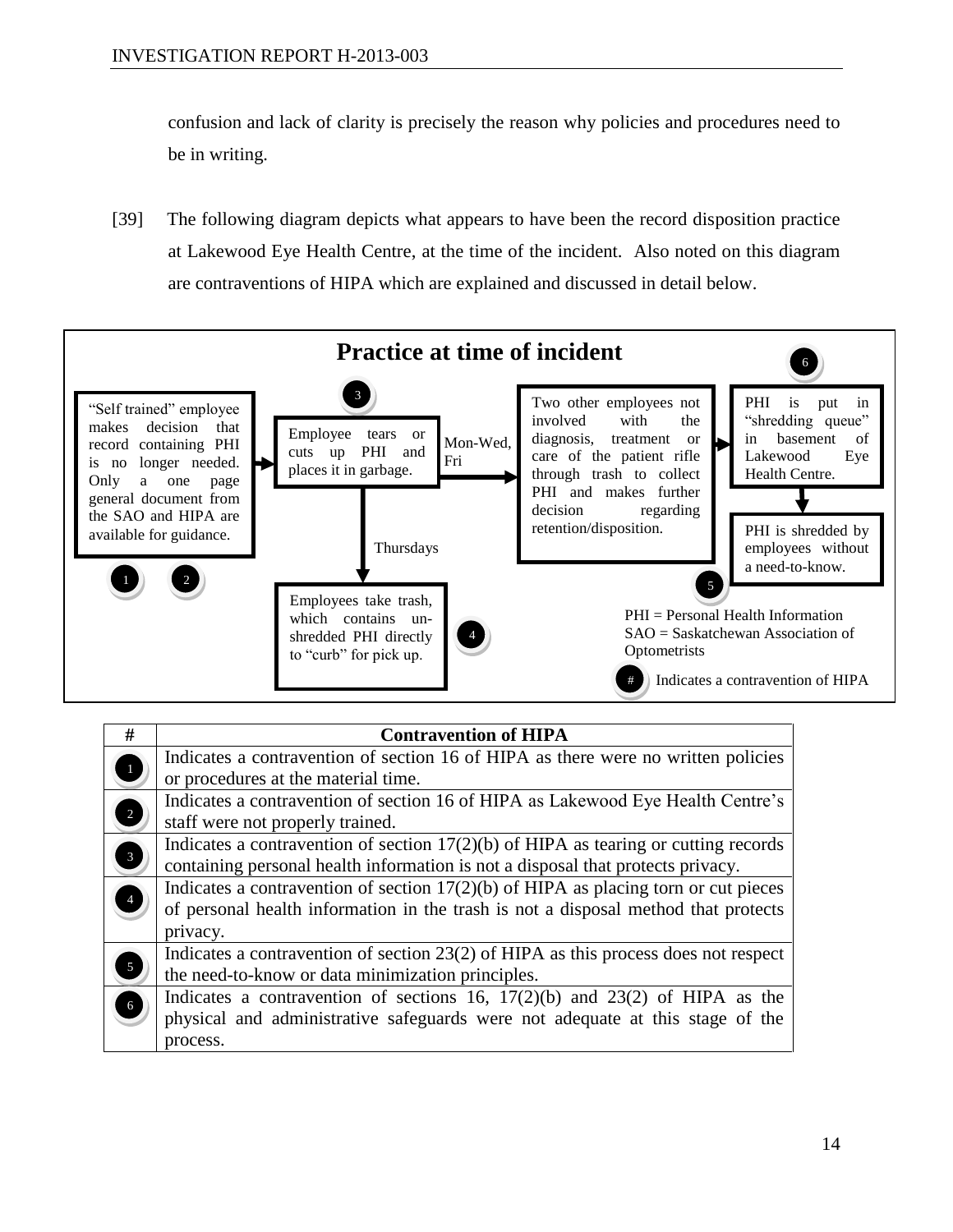- [40] It appears that staff understood it to be their responsibility to take garbage to the curb on Thursday nights. It also appears that the staff put personal health information directly into the garbage. I have concerns with the lack of rigor in this procedure. As there is no apparent written policy describing the procedure for Lakewood Eye Health Centre, I must conclude that this practice, and the lack of clarity surrounding it, was a contributing factor to this privacy breach.
- [41] The best practice, in terms of day to day record disposition, would be to have trained employees shred personal health information as soon as possible after the decision is made that a record should be disposed of. Written policies and procedures, including a record retention/disposition schedule, must be in place to guide employees on an ongoing basis. The diagram below depicts a best practice for day to day disposal of personal health information.



- [42] However, Lakewood Eye Health Centre's practice was much more convoluted and unclear. Again, the "Practice at time of incident" diagram outlines the practice, as deciphered through this investigation.
	- **b. Does Lakewood Eye Health Centre's personal health information disposal practice comply with section 17(2) of** *The Health Information Protection Act***?**
- [43] Section 17 of HIPA states: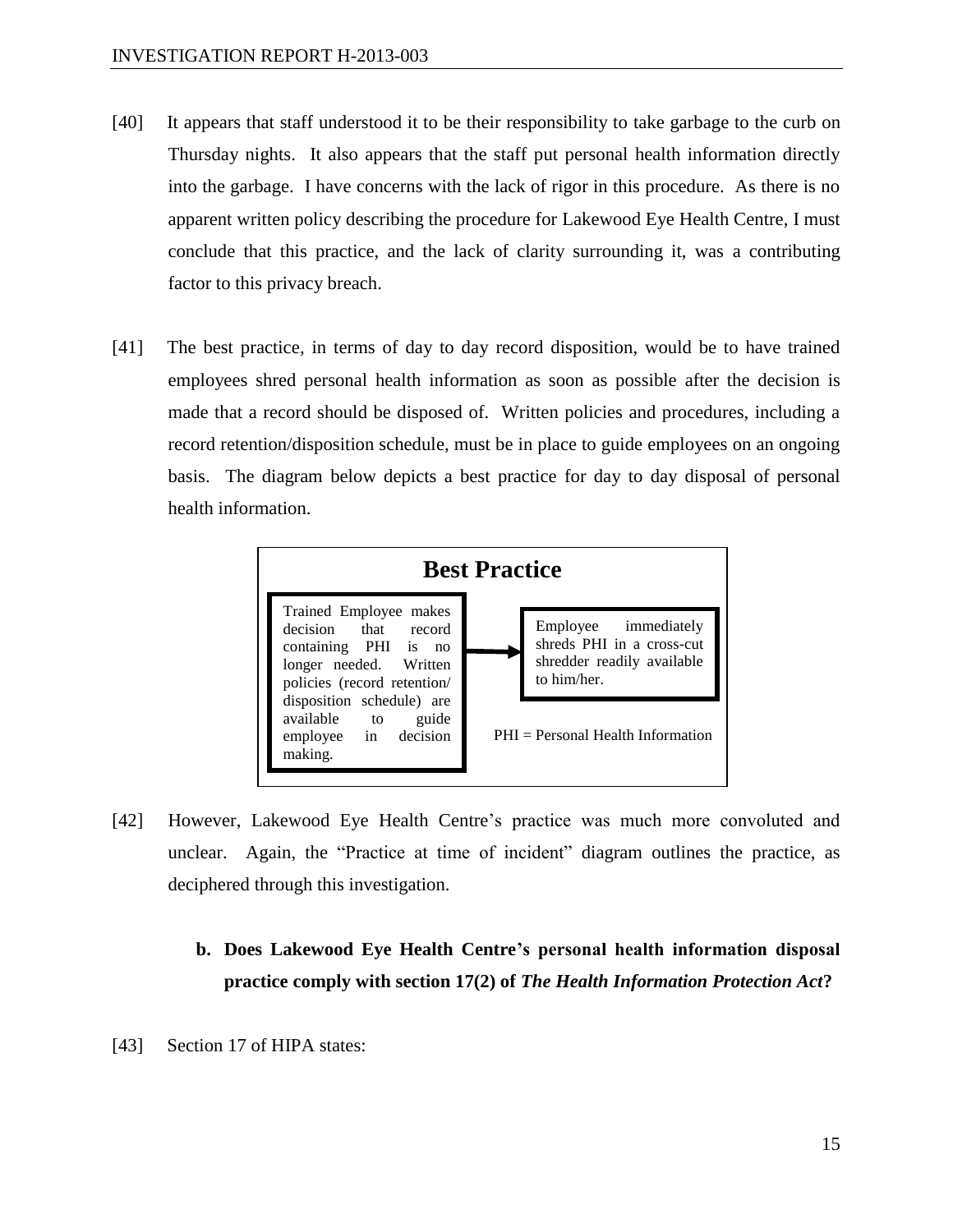#### **17**(1) Not yet proclaimed.

(2) A trustee must ensure that:

(a) personal health information stored in any format is retrievable, readable and useable for the purpose for which it was collected for the full retention period of the information established in the policy mentioned in subsection (1); and

(b) personal health information is destroyed in a manner that protects the privacy of the subject individual.<sup>10</sup>

- [44] Section 17(2)(b) of HIPA requires trustees to destroy personal health information in a manner that protects privacy. As such, in-house cross-cut shredding is the standard practice.<sup>11</sup> Lakewood Eye Health Centre's practice of tearing or cutting personal health information before placing it in a trash bin with other trash is insufficient to achieve this end, as personal health information can still be deciphered from the torn pieces. As such, it does not comply with section 17(2)(b) of HIPA.
- [45] This contravention is compounded by the practice of sending unshredded personal health information in trash bins straight to the dumpster. The trustee denies that this was the practice at the time of the incident, even though two employees informed a Portfolio Officer otherwise. This again underscores the need for written policies which will be discussed below. Finally, this may have resulted in an unauthorized disclosure of personal health information pursuant to HIPA.
- [46] In general, I find it to be a bizarre practice to have an employee rifle through trash at the end of each day. The trash potentially contains medical waste, discarded food and containers, used tissues, etc. More hygienic, efficient and secure methods of disposing of personal health information should be implemented.

<sup>10</sup>*Ibid.* at section 17.

<sup>&</sup>lt;sup>11</sup>Office of the Information and Privacy Commissioner for British Columbia, British Columbia Medical Association and College of Physicians and Surgeon of British Columbia, *Physicians & Security Of Personal Information* (June 2006), at p. 5, available at [www.oipc.bc.ca/guidance-documents/1507.](http://www.oipc.bc.ca/guidance-documents/1507)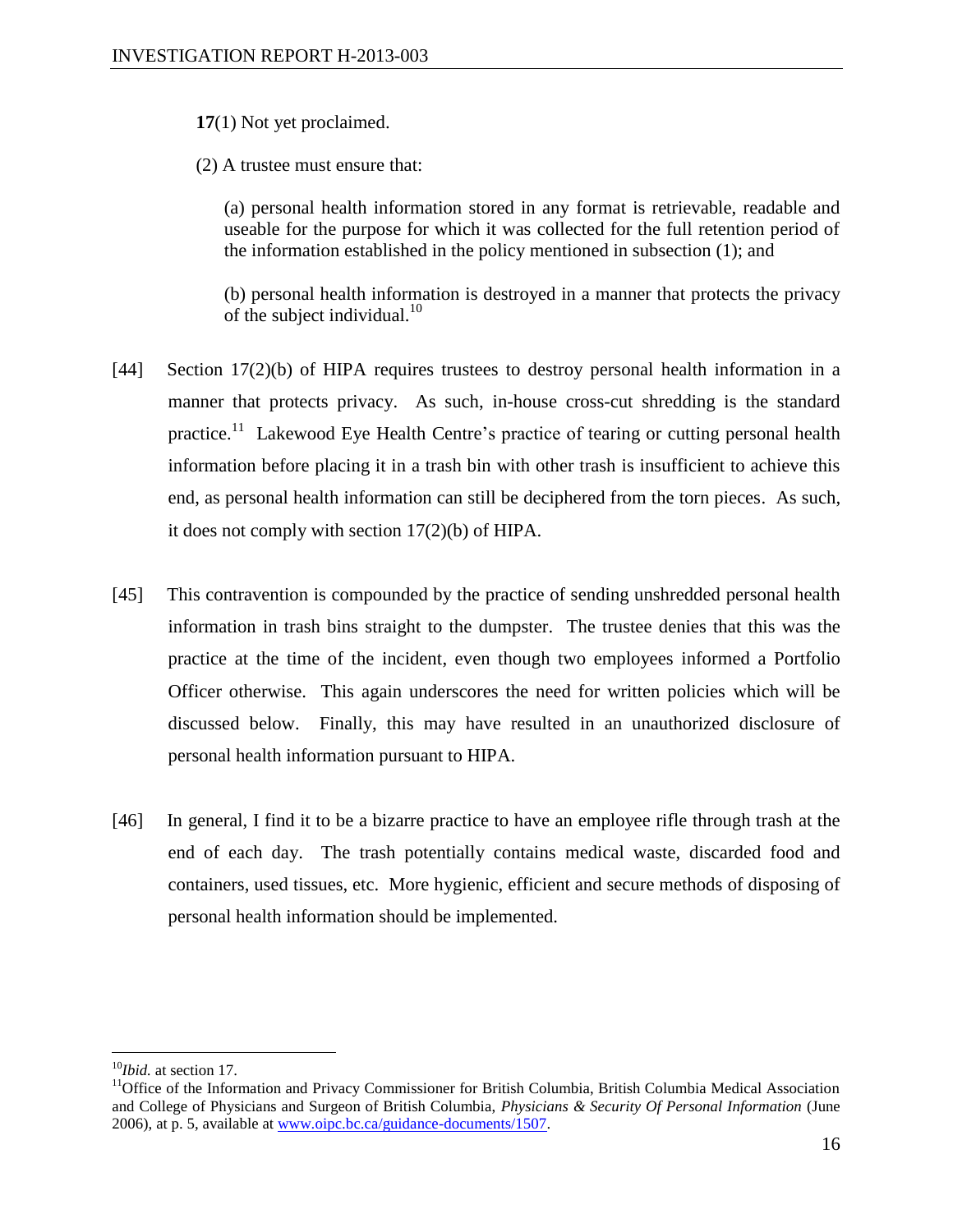- **c. Was the personal health information disposal practice of Lakewood Eye Health Centre depicted in written policies and procedures that were compliant with sections 9 and 16 of** *The Health Information Protection Act***?**
- [47] Section 9 of HIPA provides as follows:

**9**(1) An individual has the right to be informed about the anticipated uses and disclosures of the individual's personal health information.

(2) When a trustee is collecting personal health information from the subject individual, the trustee must take reasonable steps to inform the individual of the anticipated use and disclosure of the information by the trustee.

(3) A trustee must establish policies and procedures to promote knowledge and awareness of the rights extended to individuals by this Act, including the right to request access to their personal health information and to request amendment of that personal health information.<sup>12</sup>

[48] Section 16 of HIPA reads as follows:

**16** Subject to the regulations, a trustee that has custody or control of personal health information must establish policies and procedures to maintain administrative, technical and physical safeguards that will:

- (a) protect the integrity, accuracy and confidentiality of the information;
- (b) protect against any reasonably anticipated:

(i) threat or hazard to the security or integrity of the information;

(ii) loss of the information; or

(iii) unauthorized access to or use, disclosure or modification of the information; and

(c) otherwise ensure compliance with this Act by its employees.<sup>13</sup>

<sup>12</sup>*Supra* note 1 at section 9.

<sup>&</sup>lt;sup>13</sup>*Ibid.* at section 16.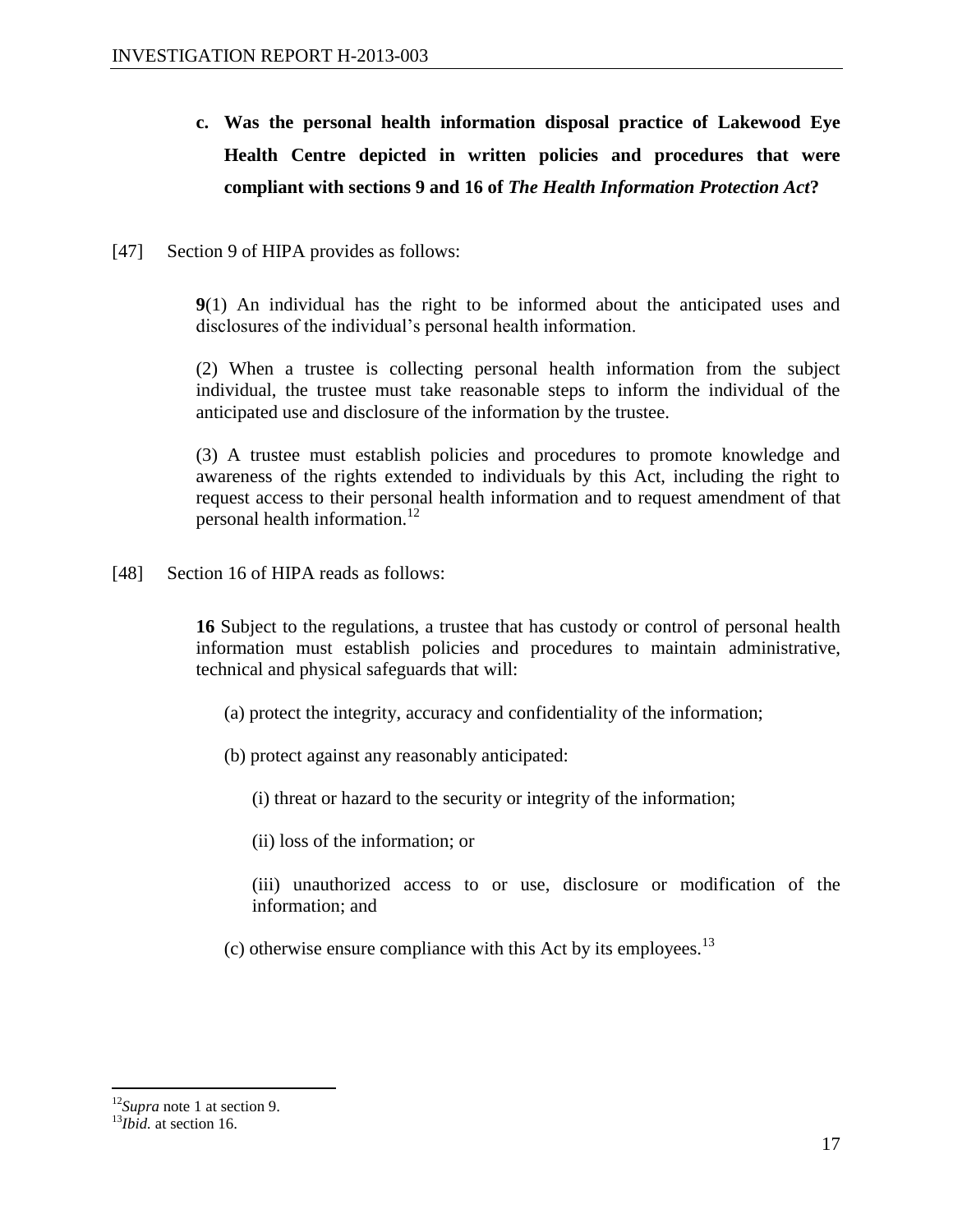[49] In a number of my HIPA Investigation Reports, I have commented on the crucial role of section 16 of HIPA and what it takes to comply with it. For instance, in my Investigation Report H-2011-001, I stated:

> [91] HIPA prescribes that the trustee must establish policies and procedures to maintain administrative, technical and physical safeguards. These safeguards must protect the integrity, accuracy and confidentiality of the information. They must also protect against any reasonably anticipated threat or hazard to the security or integrity of the information; and the loss of, unauthorized access to, use or disclosure of the information.

> [92] My office has seven years of experience overseeing the compliance efforts of Saskatchewan trustees with HIPA. Based on this experience, I suggest that, in considering the reasonably anticipated threats or hazards, it is exceedingly unlikely that a medical clinic will be in compliance with HIPA requirements without:

(a) A specifically tasked privacy officer with a clear mandate and appropriate training;

(b) Extensive training of staff in HIPA requirements and provisions;

(c) Comprehensive, clear and practical written policies and procedures that are reinforced through leadership and training of staff;

(d) Written contracts with [information management service providers] that specifically address the requirements of section 17 and 18 of HIPA;

(e) Audit of use and disclosures of the [personal health information]; and

(f) Effective enforcement action to follow any breach.

[93] If a trustee fails to achieve satisfactory compliance with HIPA requirements, there is a greatly increased risk that patients' [personal health information] will fail to be protected from exposure to others who would have no legitimate need-to-know that [personal health information] without the consent of the patients. There is also a heightened risk that patient confidence in their health providers will be undermined and that this will negatively impact health outcomes. Such a lack of confidence could compromise the effectiveness of the electronic health record system now being rolled out in this province. These risks are a concern to the Canadian Medical Association (CMA). The CMA underscores the importance of privacy when it states:

1. Privacy, confidentiality and trust are cornerstones of the patient-doctor relationship.

Health information is highly sensitive and is confided or collected under circumstances of vulnerability and trust. Trust plays a central role in the provision of health care and treatment; fulfillment of physicians' fiduciary obligations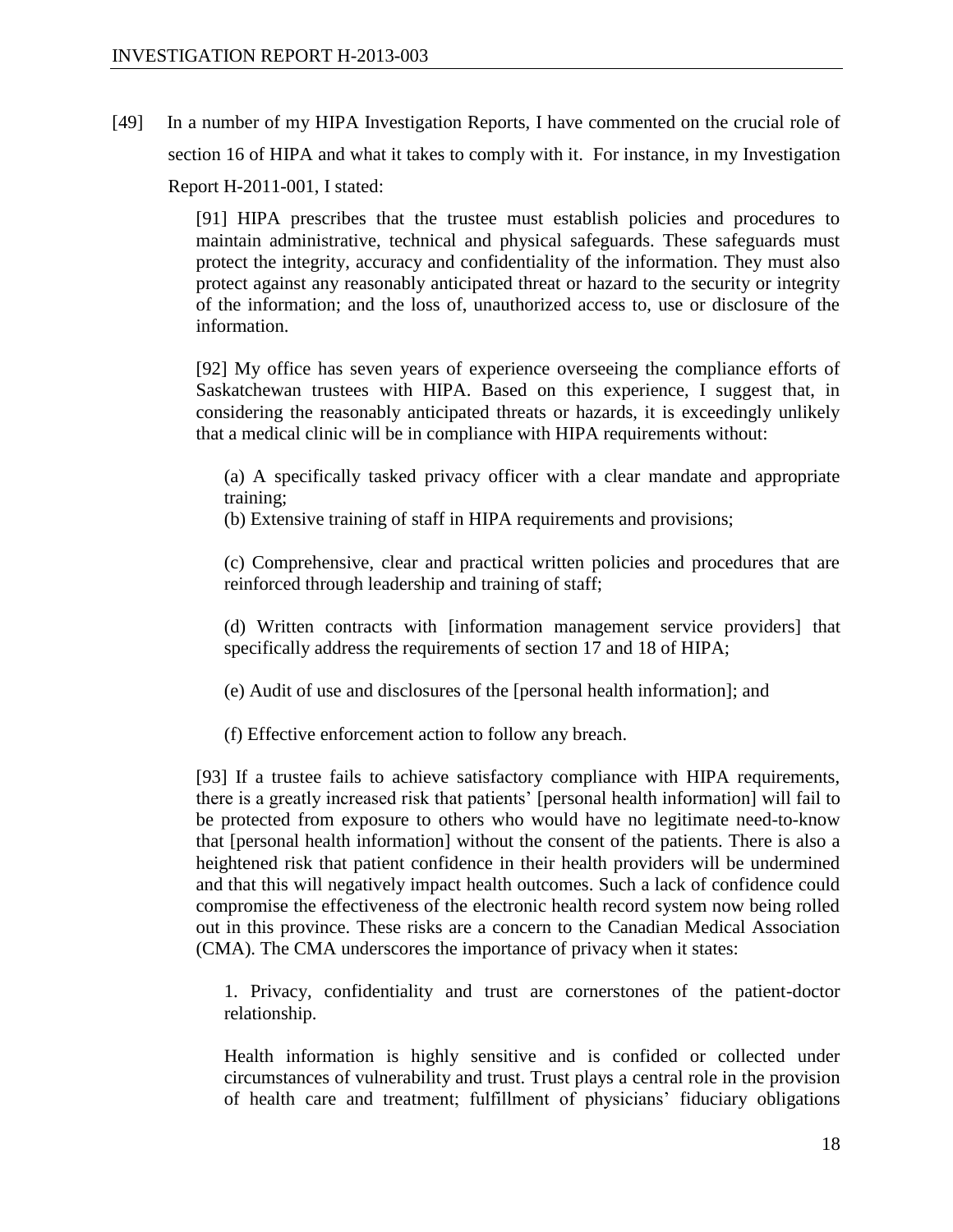enables open and honest communications and fosters patients' willingness to share personal health information.<sup>14</sup>

[50] In the submission received by my office on May 26, 2011, Lakewood Eye Health Centre's Operations Manager indicated the following:

> You indicate that you were told that our office did not have a written policy respecting the HIPA. Our office does now and at all times previous has had a written privacy policy in accordance with the [Saskatchewan Association of Optometrists] standards, and the Alberta College, and the Privacy Act.

> We have posted HIPA in the staff room, as well as the Quick Reference Sheet. Any training that you could recommend to benefit HIPA compliance integrity of our clinic for any of our staff would be welcome.

- [51] There appears to be confusion on the part of the Lakewood Eye Health Centre over what is contemplated by section 16, as well as section 9 of HIPA.
- [52] During our Portfolio Officer's visit to the Lakewood Eye Health Centre, she observed three different posters:
	- a) A poster entitled *Protecting Your Personal Information* apparently produced by the Saskatchewan Association of Optometrists (SAO),
	- b) *Alberta College of Optometrists Privacy Policy Statement*, and
	- c) A poster that states: "This Office is in Compliance with Government 'Privacy Legislation'".
- [53] Dealing with each sequentially, I make the following observations:

- a) The SAO poster is deficient in a number of respects. It makes no reference to the applicable law (i.e. HIPA). It does not address the data minimization or need-toknow principles prescribed by section 23(2) of HIPA. It does not accurately reflect the access requirements. Finally, it does not use the term "personal health information".
- b) This poster begs the question: Why would a Saskatchewan trustee use a poster with the Privacy Policy Statement of the regulatory body in another province?

<sup>&</sup>lt;sup>14</sup>SK OIPC, Investigation Report H-2011-001 at [91] to [93], available at [www.oipc.sk.ca/Reports/IR%20H-2011-](http://www.oipc.sk.ca/Reports/IR%20H-2011-001.pdf) [001.pdf.](http://www.oipc.sk.ca/Reports/IR%20H-2011-001.pdf)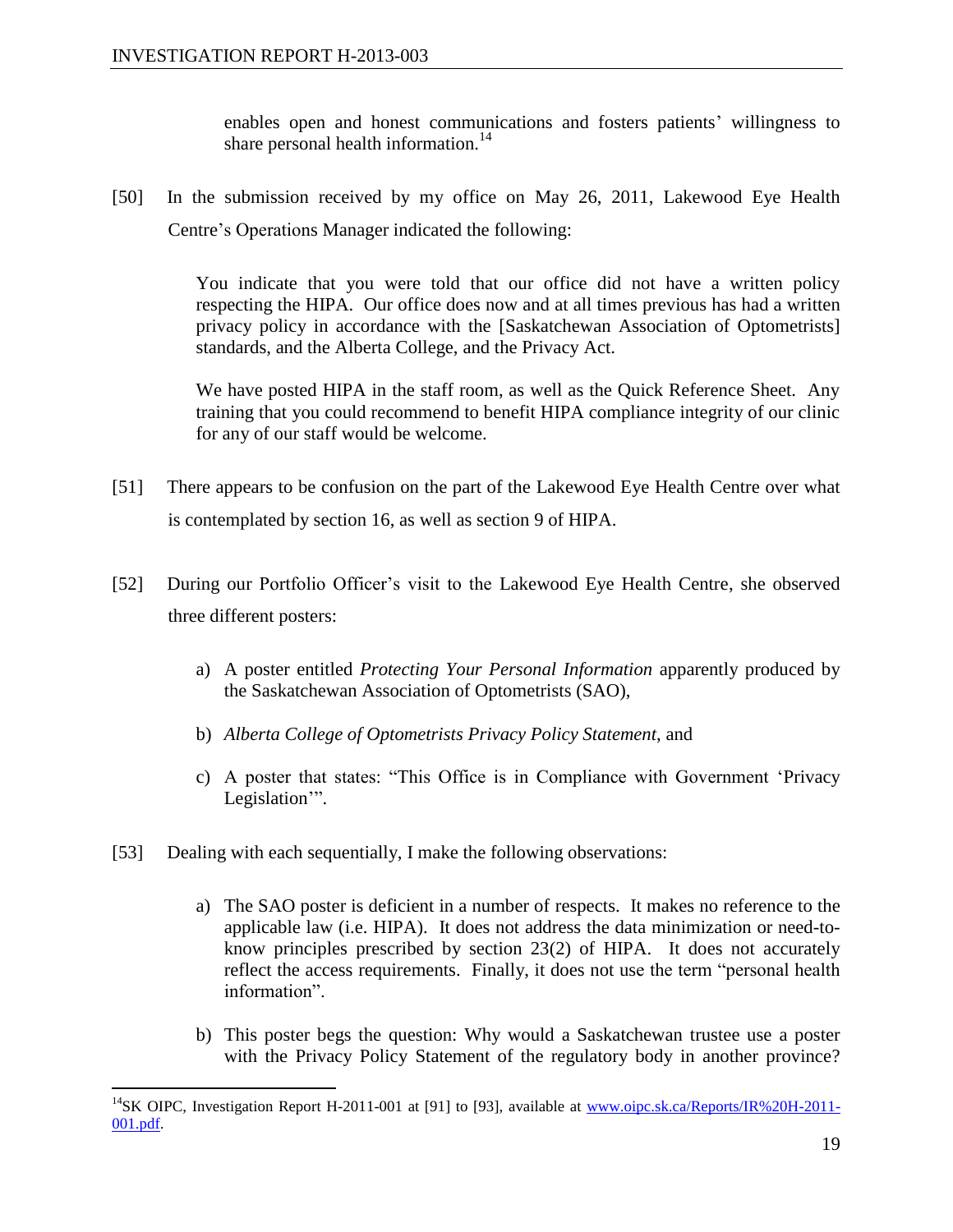What applicability is there? In my opinion, it serves only to confuse patients. In any event, this does not appear to have been intended for the collection, use and disclosure of personal health information for the purposes of diagnosis, treatment and care since that is not the mandate of the Alberta College. This is intended only for the limited personal health information collected, used or disclosed by the Alberta College not members. This poster does not assist Lakewood Eye Health Centre in complying with section 16 of HIPA in any way.

- c) The vagueness of this third poster suggests a troubling lack of awareness of HIPA on the part of the trustee and staff.
- [54] Lakewood Eye Health Centre has not provided us with any other written policies or procedures regarding privacy and the specific functioning of its office.
- [55] The intention of these resources would seem to be an attempt by Dr. Monea to meet the duties under section 9 of HIPA, not section 16. Although, as explained above, they do not achieve either purpose.
- [56] I also note that on March 12, 2013, my office came across the following statement on Lakewood Eye Health Centre's public Facebook page:

Our Privacy Policy

All records, correspondence and communication on a patient is protected in our office.

NO release of patient information will occur without written consent from patient or legal guardian.

Our offices are in strict compliance of **the Government Privacy Act**. 15

[emphasis added]

 $\overline{a}$ 

[57] This statement does not comply with section 9 of HIPA and is inaccurate with respect to disclosure of personal health information under HIPA.

<sup>&</sup>lt;sup>15</sup>Eye Health Centres' Facebook page, retrieved March 12, 2013 from: [www.facebook.com/media/set/?set=a.444078775637938.101397.108801979165621&type=3#!/pages/Eye-Health-](https://www.facebook.com/media/set/?set=a.444078775637938.101397.108801979165621&type=3#!/pages/Eye-Health-Centres/108801979165621?id=108801979165621&sk=info)[Centres/108801979165621?id=108801979165621&sk=info.](https://www.facebook.com/media/set/?set=a.444078775637938.101397.108801979165621&type=3#!/pages/Eye-Health-Centres/108801979165621?id=108801979165621&sk=info)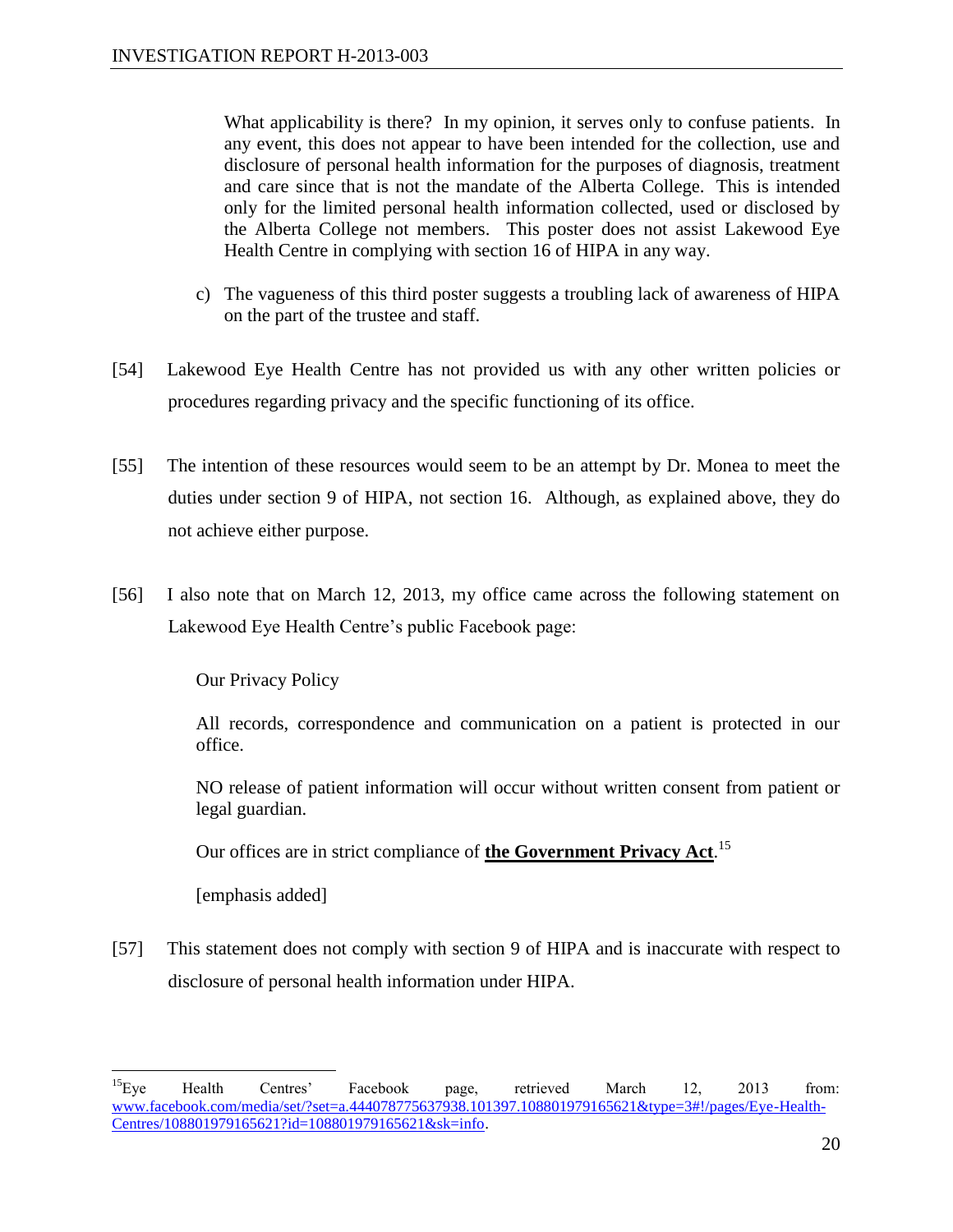[58] In its submission dated November 16, 2012, Lakewood Eye Health Centre again asserted that the SAO poster was a written privacy policy. It stated:

> The Eye Health Centre's written privacy policy in April 2011 was contained in a "pink sheet" provided by our client by the Saskatchewan Association of Optometrists (SAO). It has been on display at the Eye Health Centre **since 2001.**

> Admittedly, the text of the pink sheet provides that our client gives the specified undertaking to its patients, **rather than an official office policy**, but it is and was [Lakewood Eye Health Centre's] policy and all staff and associates were required to abide by its requirement contained therein.

[emphasis added]

- [59] This policy is not compliant with HIPA for the many reasons outlined earlier. I further note that it was created before HIPA was enacted in 2003.
- [60] In a letter dated December 11, 2011, the lawyer for Dr. Monea stated the following:

In previous dealings that the writer has had with Gary Dickson, Q.C. involving investigations of other HIPA trustees, we have pointed out to him that there is nothing in the *Health Information Protection Act* [sic] and/or the associated regulations which require that the trustee's policies have to be in writing.

We acknowledge Mr. Dickson has repeatedly emphasized that the "best practice" is to have written policies. We have in fact previously read the Commissioner's Investigation Report H-2011-001. However, it continues to be our opinion that "best practices" are not statutorily required.

[61] In fact, my office, in its statutory oversight mandate, has determined that a failure to have appropriate written policies and procedures for HIPA compliance means that a trustee has not complied with section 16 of HIPA. In other words, a failure to have written documents means a failure to satisfy section 16 of HIPA. It fails the reasonableness test which I have discussed in my Investigation Report H-2011-001 as follows:

> [211] Section 18(3) clearly enjoins an [Information Management Service Provider] from using, disclosing, obtaining access to, processing, storing, archiving, modifying or destroying [personal health information] received from a trustee except for the purposes set out in section 18(1). Section 18 does not explicitly require a written agreement between the trustee and the [Information Management Service Provider]. I find however, that section 18 must be read in conjunction with both sections 16 and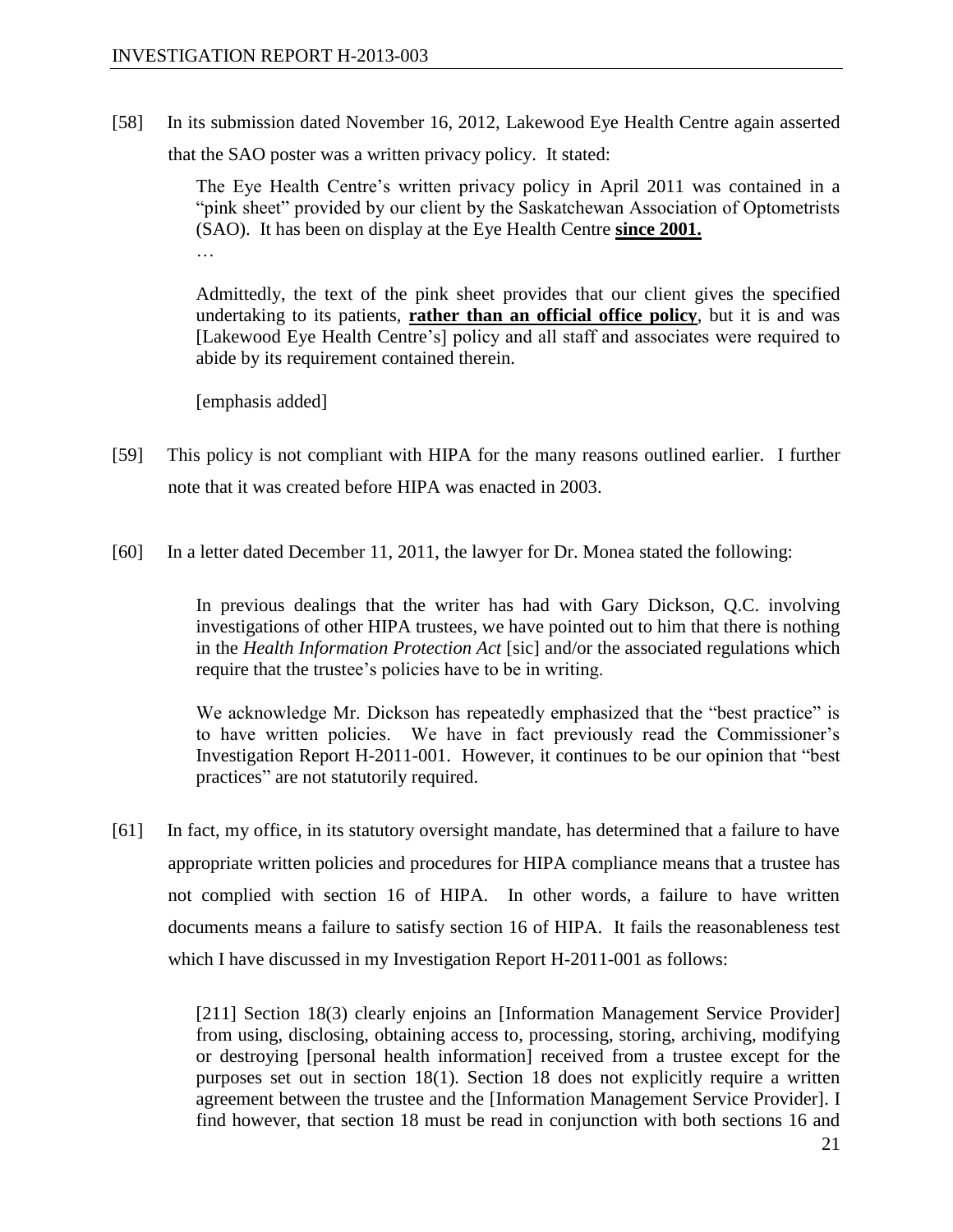17. It should also be read and interpreted mindful of the requirements of the CPSS in its Privacy Toolkit and the recommendations in the COACH Guidelines. Considering those resources, I have no hesitation in finding that a *reasonable* procedure to achieve the objectives of sections  $16(a)$ ,  $16(b)$  and  $16(c)$  would be to ensure an appropriate written agreement between the trustee and the [Information Management Service Provider]. Failure of a trustee to put such an agreement in place would constitute a breach of section  $16^{16}$ 

[62] In the analysis of October 16, 2012, my office recommended the following to the trustee:

Eye Health Centre should prepare a comprehensive set of written policies and procedures for *The Health Information Protection Act* compliance. In particular, this should include:

- A written procedure for the disposal of personal health information.
- A written policy regarding the storage and safeguarding of personal health information.
- [63] In its response of November 16, 2012, the lawyer for Dr. Monea stated:

In [the Operation Manager's] letter of June 10, 2011 to the Privacy Commissioner, he provided particulars of the Eye Health Centre's written policies with respect to (a) and (b) above which were based on the Saskatchewan Association of Optometrists Guidelines.

[The Portfolio Officer's] response was that the Guidelines were inadequate.

As a result, our client immediately indicated that it would post the appropriate HIPA notices including the HIPA Quick Reference Sheet and it would insure that all staff and optometrists took the time to read these documents.

All of this was done by June, 2011.

New employees are also required to read and become familiar with HIPA privacy requirements.

[64] My office then informed Dr. Monea that those resources were not adequate to comply with section 16 of HIPA. Policies and procedures must be specific to the organization and include a retention and disposition schedule that all employees can follow to ensure the timely and safe destruction of personal health information.

<sup>16</sup>*Supra* note 14 at [211].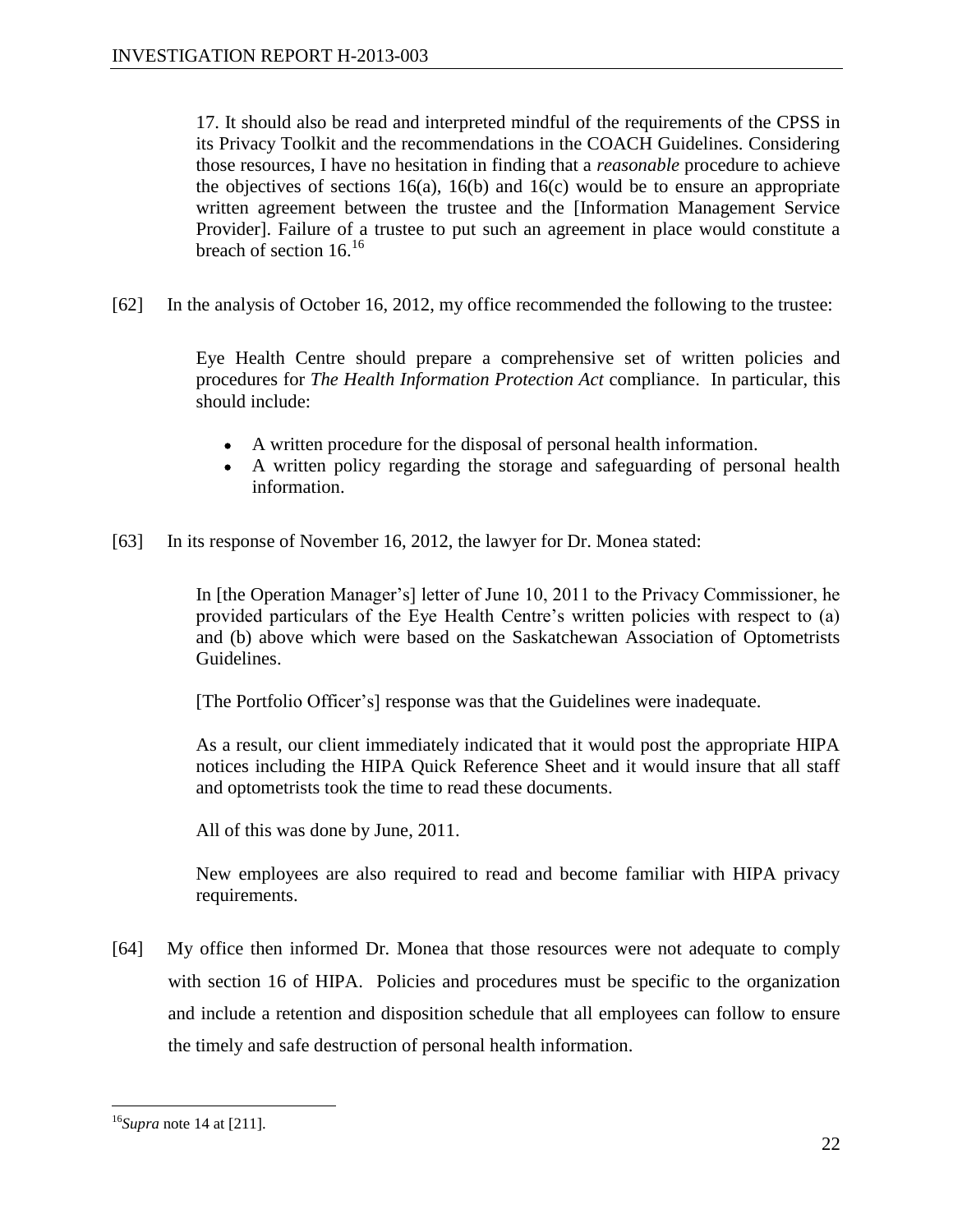[65] The response from Dr. Monea's lawyer dated February 4, 2013 advised as follows:

It has always been our client's policy that the Office Manager, who is also the Privacy Officer for the clinic, is solely responsible for the shredding of materials regulated under the HIPA. The written policy that had been posted for more than one year now reads as follows:

Lakewood Eye Health Centre

Procedure for the Handling of Trash for All Employees

Only [the Office Manager] is authorized to take trash outside the clinic. No other person is authorized to engage in any act of disposal of any kind that involved the removal of any material from the clinic.

Any employee who empties any waste receptacle, or otherwise commits any record to the waste stream by any means is advised to bag such material using the trash bags provided and deliver these materials to the designated area in the basement marked "Trash" for processing by [the Office Manager.]

[66] The February 4, 2013 letter from Dr. Monea's lawyer also provides the following in terms of storage and disposal of trash:

Lakewood Eye Health Centre

Procedure for the Storage and Disposal of Trash for [the Office Manager]

All trash generated by the clinic is to be delivered to the designated area for trash located in the basement of the clinic daily and [the Office Manager] will move it from that location to the shredding queue located in the basement utility room which is to be kept locked at all times. From that secure storage location, [the Office Manager] will review the contents of the trash bags and then he will personally bear witness to the shredding of the contents of all of this material at least once per week, excepting those trash materials deemed by him to be non-regulated (HIPA) materials such as washroom or staffroom garbage, which may be taken directly to the area outside the building designated for City of Regina pick-up.

[67] These written policies are for the disposal of trash and are not specific to personal health information. As such, it is not compliant with HIPA. Further, as explained, the process described in such policies is not compliant with HIPA.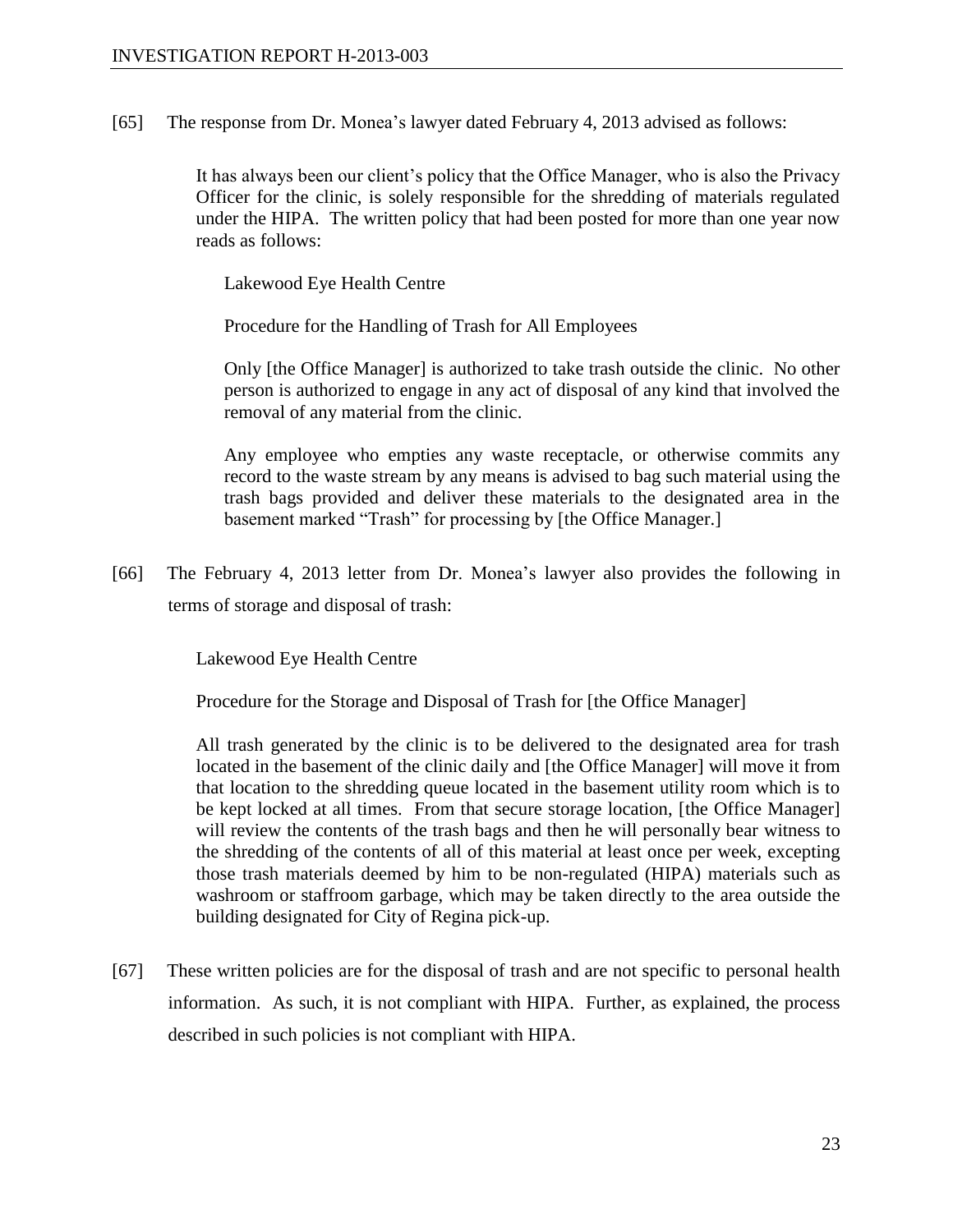[68] In my assessment, Lakewood Eye Health Centre, owned by Dr. Monea, does not have written privacy policies or procedures that are compliant with section 16 of HIPA.

# **d. Were Lakewood Eye Health Centre staff fully trained with respect to** *The Health Information Protection Act* **pursuant to section 16(c)?**

- [69] When the Portfolio Officer interviewed the Office Manager on April 18, 2011, she requested particulars of privacy training for staff. The Office Manager advised that the receptionists look after training themselves.
- [70] The trustee made the following comment regarding our criticisms of the *Protecting Your Personal Information* document by the SAO:

Accepting your comment that the information sheet from the SAO is vague or otherwise inadequate, **we have posted the 36-page HIPA in the staff room at our clinic and we will insure [sic] that all employees take the time to read it.**  Additionally, we will post the HIPA Quick Reference Sheet in the same location and insure [sic] that all employees take time to read that as well.

[emphasis added]

- [71] 30 years of Canadian experience with access and privacy legislation has proven that asking someone to read a complicated privacy statute and not to provide more instruction through simple and accessible tools and resources is insufficient for HIPA compliance.
- [72] In its letter of July 11, 2011, the Operations Manager for Lakewood Eye Health Centre stated "[i]nformation available to the staff now includes the information you had provided us with, in addition to our Privacy Policy and the HIPA information that I had previously described."
- [73] It appears that Dr. Monea does not have in place written policies regarding training of Lakewood Eye Health Centre staff.
- [74] In our analysis of October 16, 2012, my office recommended the following: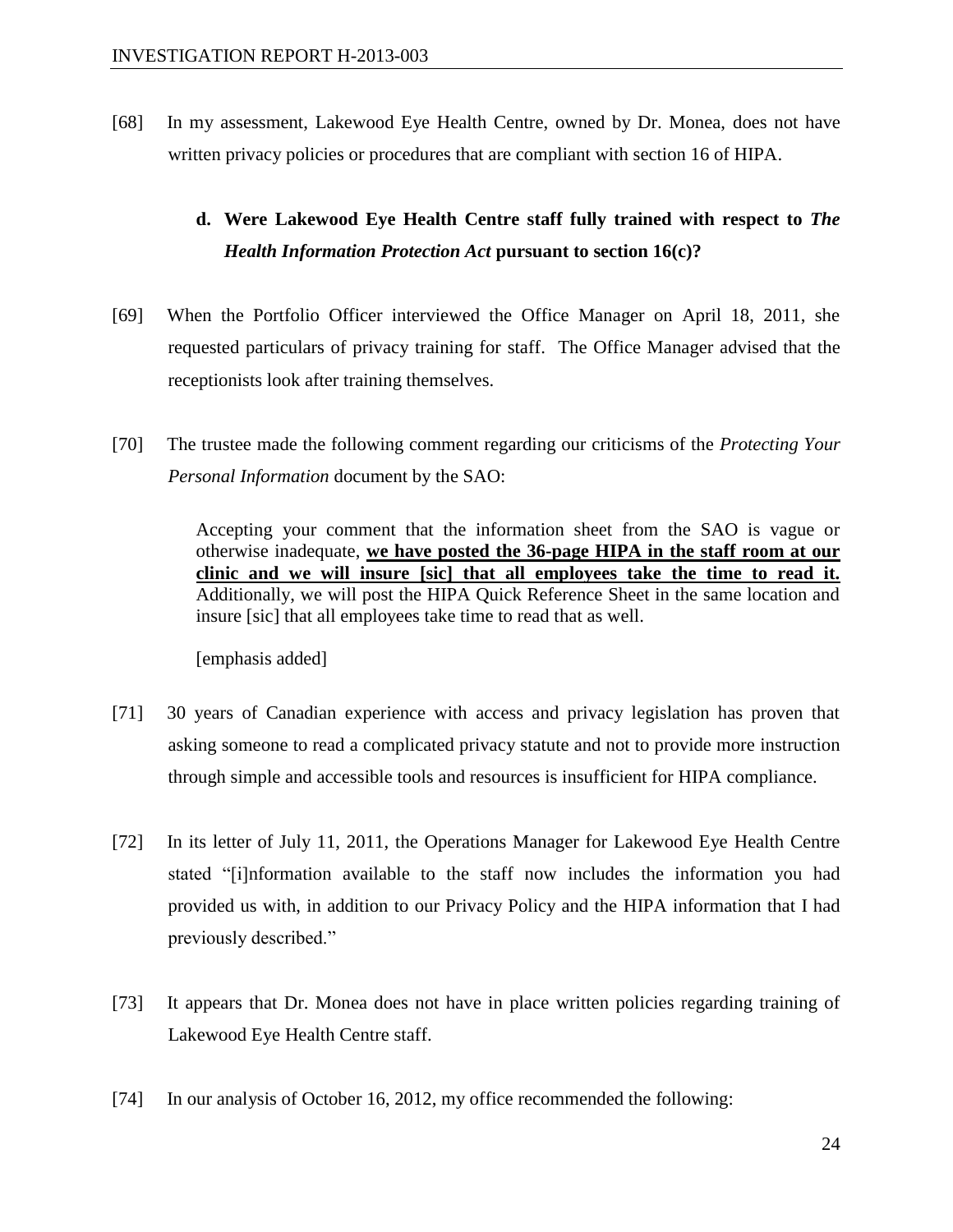Eye Health Centre should arrange for detailed training of optometrists and other support staff in its employ with respect to *The Health Information Protection Act* with particular emphasis on general duties of a trustee including the data minimization principle and the 'need-to-know' principle... In particular, employees should know:

- How to identify personal health information
- The rules for collection, use and disclosure
- How to adequately safeguard personal health information
- How to dispose personal health information in a way that respects privacy

Once staff is trained, all Eye Health Centre employees who handle personal health information should have easy access to a secure shredder.

[75] Dr. Monea's November 2012 response written by her lawyer stated:

All Eye Health Centre staff are trained and in particular all of our client's optometrists are fully trained and are conversant with HIPA requirements.

Prior to April 2011, our client had never had any complaints about the manner in which it handled confidential patient information.

However, it is respectfully submitted that no amount of vigilance could have protected the Eye Health Centre against the actions of a former disgruntled employee.

Our client submits that it does know how to manage and dispose of private information, and the office does not need any more additional secure paper shredders. (A more detailed explanation on this point is found under Recommendation 3.)

- [76] I am unsure as to how Dr. Monea's lawyer came to the conclusion that its staff is "fully trained and conversant with HIPA requirements". Yet, the staff we interviewed were certainly not even familiar with what has been represented as the "policy" and "procedure" for HIPA compliance. In any event, simply requiring staff to read the statute is insufficient.
- [77] Again, in the analysis of January 2, 2013, my office again recommended that Dr. Monea enhance the HIPA training for its staff. The lawyer's response of February 4, 2013 reiterated the following:

All of the optometric associates and support staff have now been trained extensively with respect to the statutory requirements of the *Health Information Privacy Act* [sic]*.*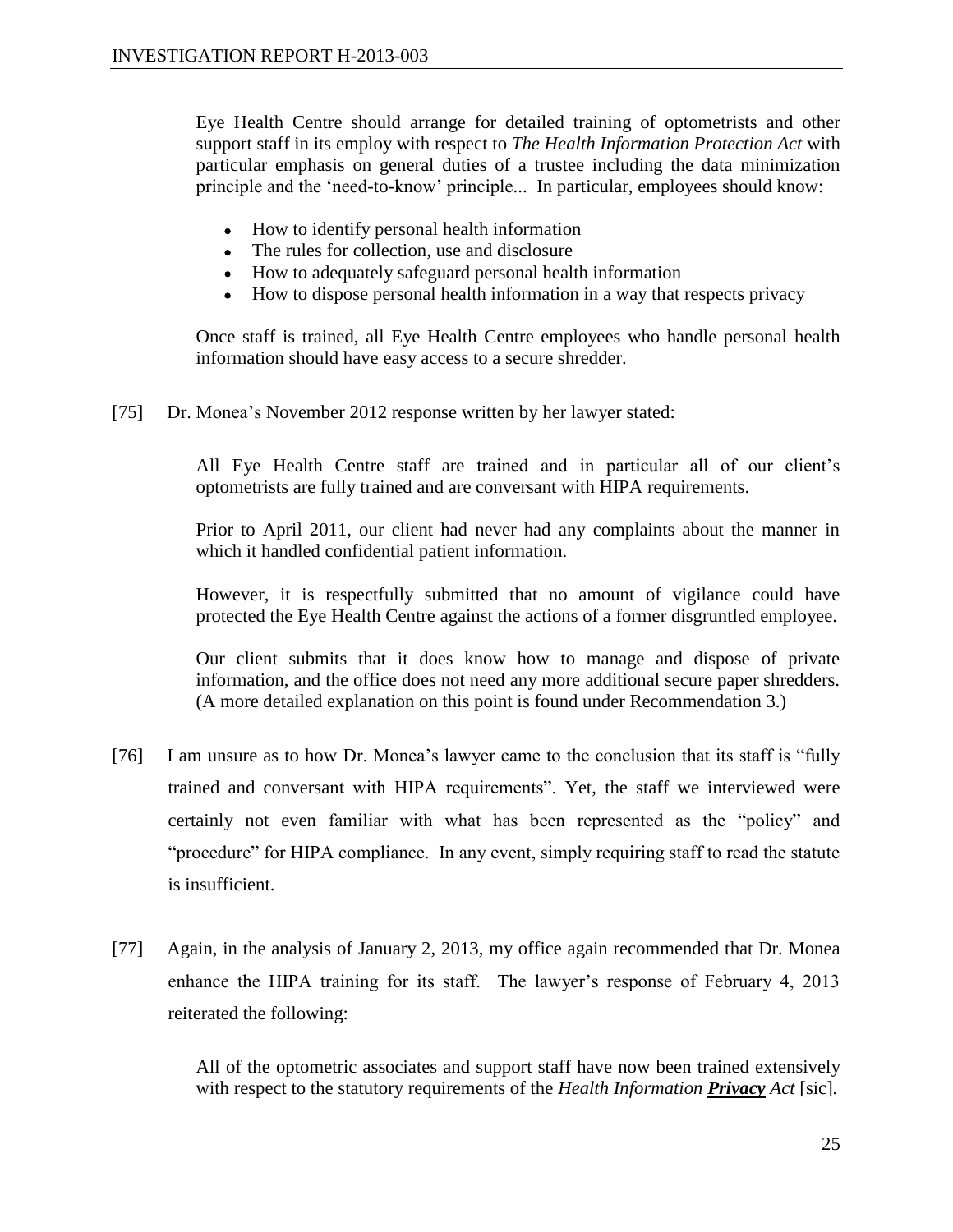Since April 18, 2011, Dr. Monea has personally undertaken the responsibility of insuring that all optometrists and staff are properly trained.

[emphasis added]

- [78] These assurances from the lawyer representing Dr. Monea do not give me much confidence given the inadequacy of the training that has been previously described, the lack of detail to support those assertions and the inability to even describe the title of *The Health Information Protection Act* accurately.
- [79] I am further concerned with the lack of HIPA training received by the Lakewood Eye Health Centre staff when I consider its reasoning for its unusual record disposal system and its reasons for not changing it.
- [80] When my office asked about the inappropriate practice of having staff dispose of personal health information in the normal trash and then having the Office Manager sort through the trash to collect the personal health information, the Operations Manager for Lakewood Eye Health Centre offered the following explanation in his letter, received by my office on May 26, 2011:

In response to your final question, we have several reasons for having [the Office Manager and the Cleaning Staff Person] inspect all of the refuse from the office. I had mentioned some of those reasons previously, and in addition we had a single incidence in the past where [a former receptionist] had provided patient information to the former associate optometrist who had commenced working at another clinic. Records for a single patient were transmitted to the former associate without the proper authorization, and the incident was discovered when we were inspecting the refuse. Ultimately in that case we contacted the patient directly and asked them for an authorization to refer the record to the former associate, which she provided and the matter was closed. [The former employee] was duly chastised for her actions and instructed never to repeat the mistake.

[81] I have serious concerns about this incident; however, it is not a factor in this specific investigation. The recommendations made in this Investigation Report will also address some of these concerns.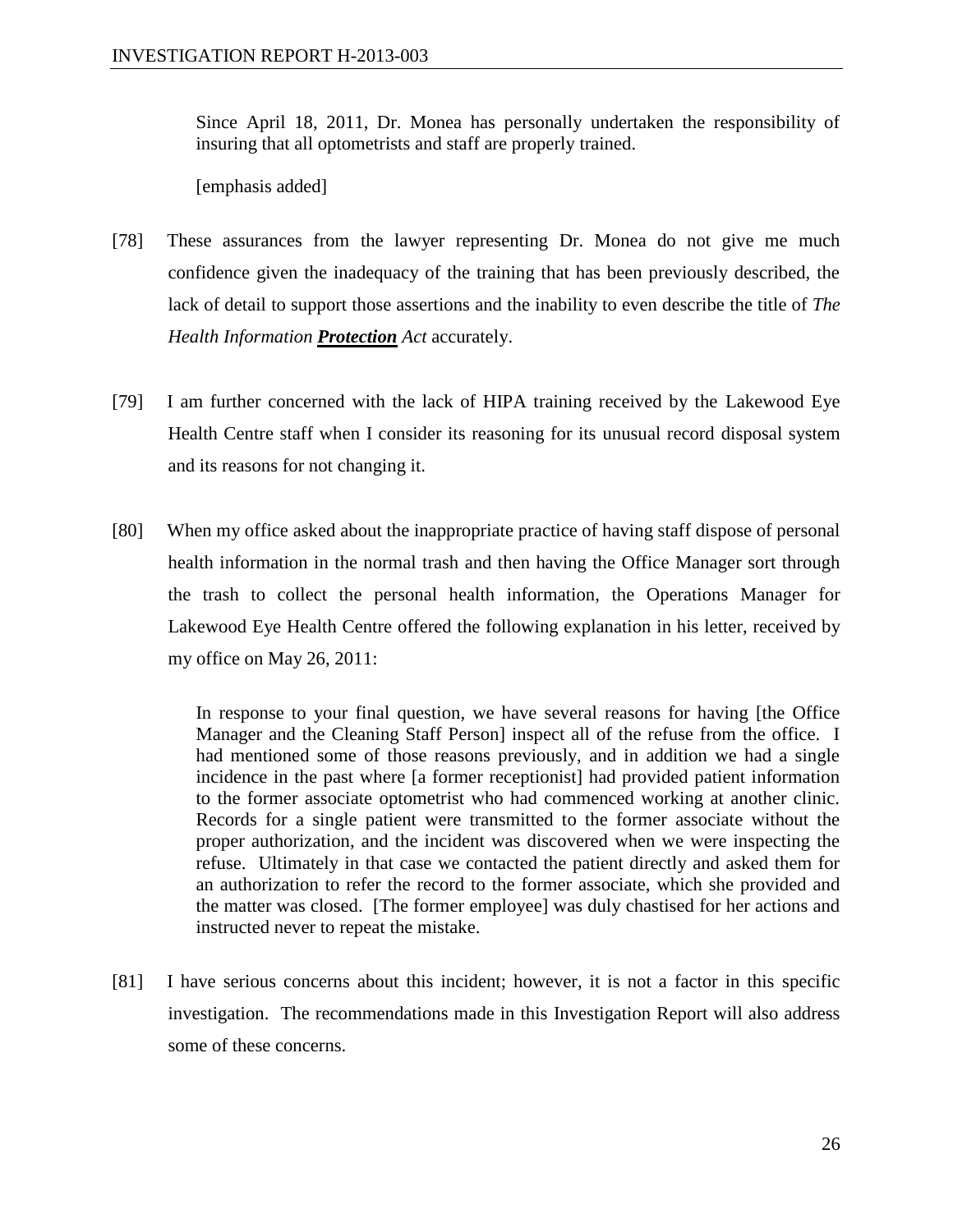- [82] This explanation for this process suggests that employees are not trusted to make appropriate decisions regarding the handling and destruction of personal health information.
- [83] In both of the analyses of October 16, 2012 and January 4, 2013, my office recommended the following:

Eye Health Centre should amend its procedures so that personal health information should be shredded immediately once it is determined that this is appropriate under a written record retention and disposition schedule.

[84] The lawyer's response of February 4, 2013 repeated its position as follows:

Our client's policy is that the trash is inspected before it is shredded and it will continue to follow this policy. As a result of the comparatively small size and nature of the operations of the Eye Health Centre, it does not generate a significant amount of paper each week.

The consequences with respect to professional liability regarding the erroneous disposal of health records dictate that this is appropriate for clinical reasons, and though its train [sic] the staff extensively, there have been occasions where it discovers something in the trash that should not be there. The maintenance of a high clinical standard is extremely important to our client.

Additionally, it has a specific requirement under the Optometrist's Standards of Practice to retain records for many years, and it is necessary to manage this responsibility in a way that systematically insured that all pertinent documents have been digitized before disposal.

As a result of the recommendations of the Commissioner, the Eye Health Centre has now implemented a written records retention and disposition schedule. In particular, the [personal health information] is shredded every week rather than once every two weeks.

- [85] Again, underlying this response is, in my opinion, a clear mistrust of employees who are not adequately trained regarding the handling and disposal of personal health information.
- [86] In addition, the lawyer makes vague reference to the "Optometrist's Standards of Practice" which apparently contains rules regarding the retention and disposition of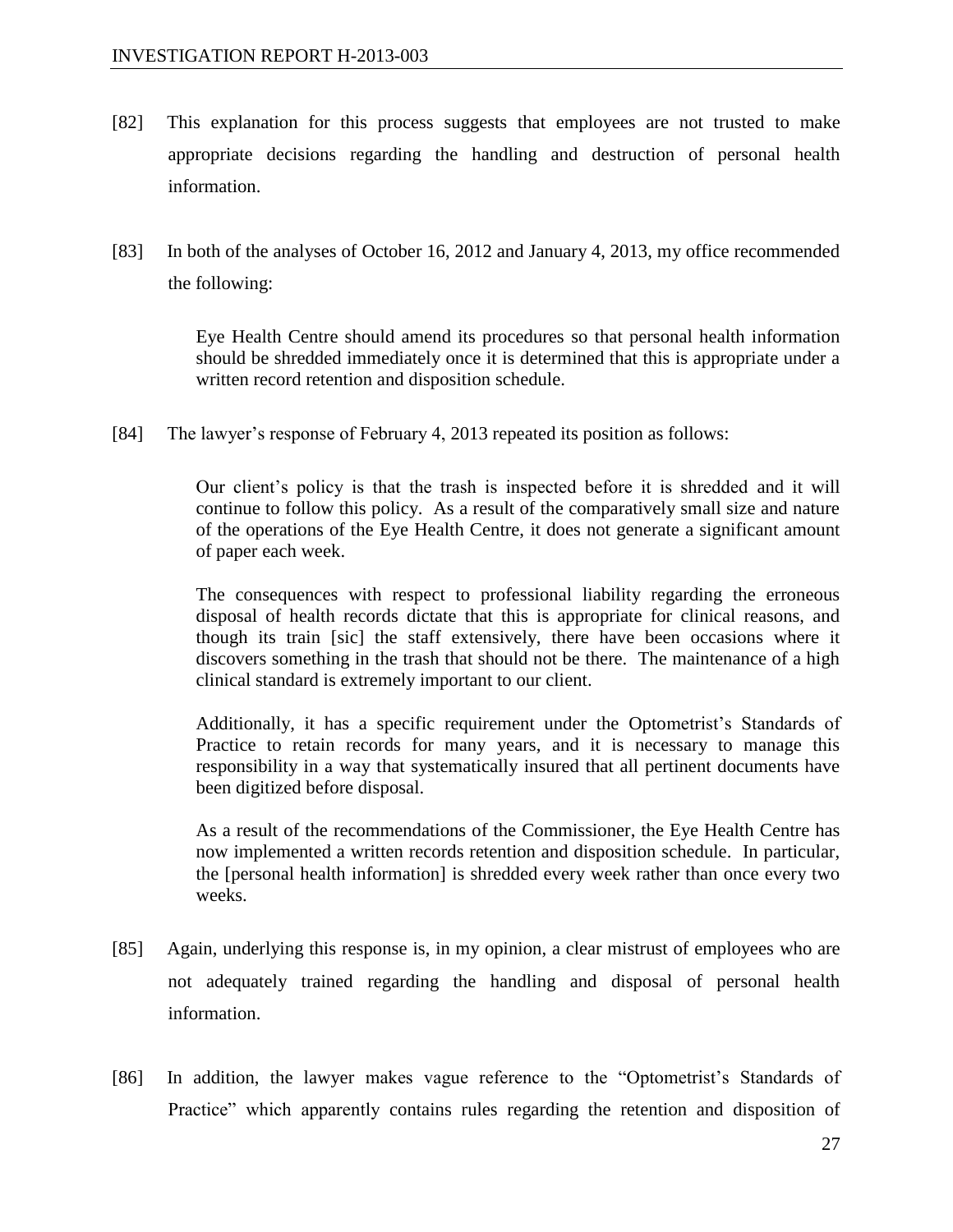personal health information records. A copy of the Standards of Practice has not been provided to me. However, from the description given, the Standards of Practice and HIPA appear to work together to achieve the same goal. They are not contradictory. Further, HIPA is a statute and trumps the Standards of Practice, if they did contradict. The key is to ensure the staff understands the rules and that there are clear expectations under the law so that compliance can be achieved.

- [87] Finally, a key to the adequate training of staff is to, as discussed, have fulsome written policies and procedures in place for support. This includes a written records retention and disposition schedule. I have not been provided with a copy of the schedule described by Dr. Monea's lawyer. A proper records retention and disposition schedule should be detailed in describing all types of personal health information records and for how long they should be kept. This would include digital records. I have also stated in my Investigation Report LA-2013-001 that "policies and procedures should not remain unchanged and immutable over time but rather change and evolve along with the organization."<sup>17</sup>
- [88] I have not been provided with any evidence to show that Lakewood Eye Health Centre employees have had adequate training with respect to personal health information and Dr. Monea's duties under HIPA. This is not compliant with section 16 of HIPA.

# **e. Does Lakewood Eye Health Centre's personal health information disposal practice comply with section 23(2) of** *The Health Information Protect Act***?**

[89] Section 23(2) of HIPA states:

**23**(2) A trustee must establish policies and procedures to restrict access by the trustee's employees to an individual's personal health information that is not required by the employee to carry out the purpose for which the information was collected or to carry out a purpose authorized pursuant to this Act.<sup>18</sup>

 $\overline{a}$ <sup>17</sup>SK OIPC, Investigation Report LA-2013-001 at [67], available at [www.oipc.sk.ca/Reports/Investigation%20Report%20LA-2013-001%20-%20April%2016,%202013.pdf.](http://www.oipc.sk.ca/Reports/Investigation%20Report%20LA-2013-001%20-%20April%2016,%202013.pdf) <sup>18</sup>*Supra* note 1 at section 23(2).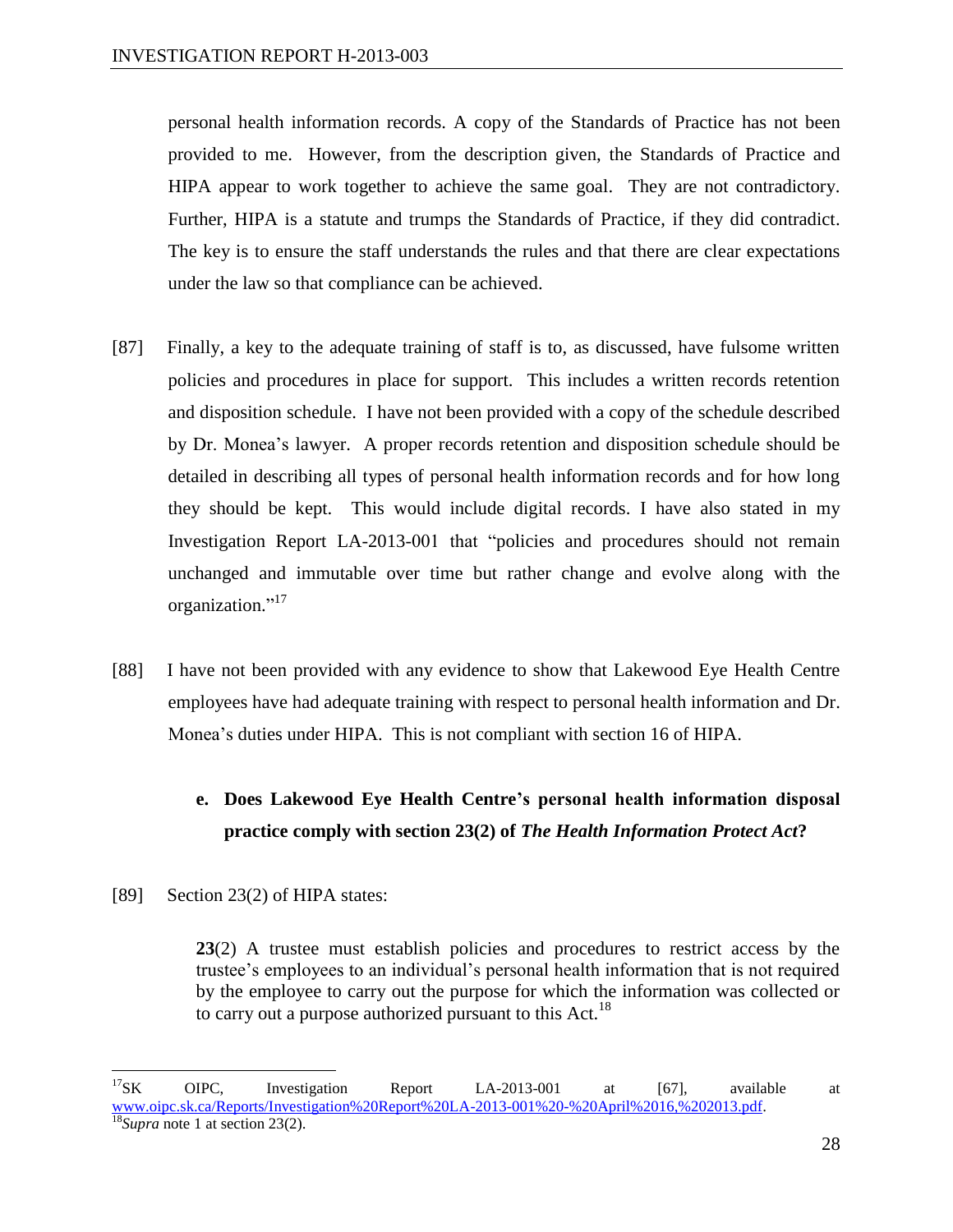$\overline{a}$ 

[90] This section of HIPA embodies both the data minimization and need-to-know principles. I have previously defined these principles in my Investigation Report F-2012-005 as follows:

> [65] For both the personal information and personal health information involved in the injury claim and [return-to-work] planning it appears that there are issues related to the 'need-to-know' and 'data minimization' principles.

> [66] These two principles underlie section 28 of FOIP and sections 23 and 26 of HIPA. The need-to-know principle means that SGI should collect, use and disclose only on a need-to-know basis. As well, data minimization means that SGI should collect, use or disclose the least amount of identifying information necessary for the purpose.<sup>19</sup>

[91] I have concerns with the Office Manager and Cleaning Staff Person's role in the disposal of personal health information. The Office Manager is the employee who goes through the trash each night to inspect discarded personal health information. He and the Cleaning Staff Person shred the personal health information. The letter my office received from the Operations Manager on May 26, 2011 for Lakewood Eye Health Centre explained their roles:

> [The Cleaning Staff Person who is also the Office Manager's wife] is an employee of our clinic with 15-years of tenure, and she does assist [the Office Manager] with many of his administrative and operational responsibilities. She has also operated the in-house shredder, and under [the Office Manager's] supervision has long been responsible for inspecting trash to insure [sic] that nothing is shredded that shouldn't be shredded. Documents such as referral letters, patient correspondence, and other information requests are sometimes put into the front-desk refuse. [The Cleaning Staff Person] removes these items from the trash and scans the documents into the respective computer file before the document is shredded. [The Office Manager and the Cleaning Staff Person] are also the cleaning staff.

[92] It appears that the Office Manager's responsibilities are "administrative and operational". The Cleaning Staff Person's role is to clean the clinic. My office asked for a description of any role these individuals play in the diagnosis, treatment or care of individuals. The response of November 16, 2012 stated:

 $^{19}$ SK OIPC, Investigation Report F-2012-005 at [65] to [66], available at [www.oipc.sk.ca/Reports/Investigation%20Report%20F-2012-005.pdf.](http://www.oipc.sk.ca/Reports/Investigation%20Report%20F-2012-005.pdf)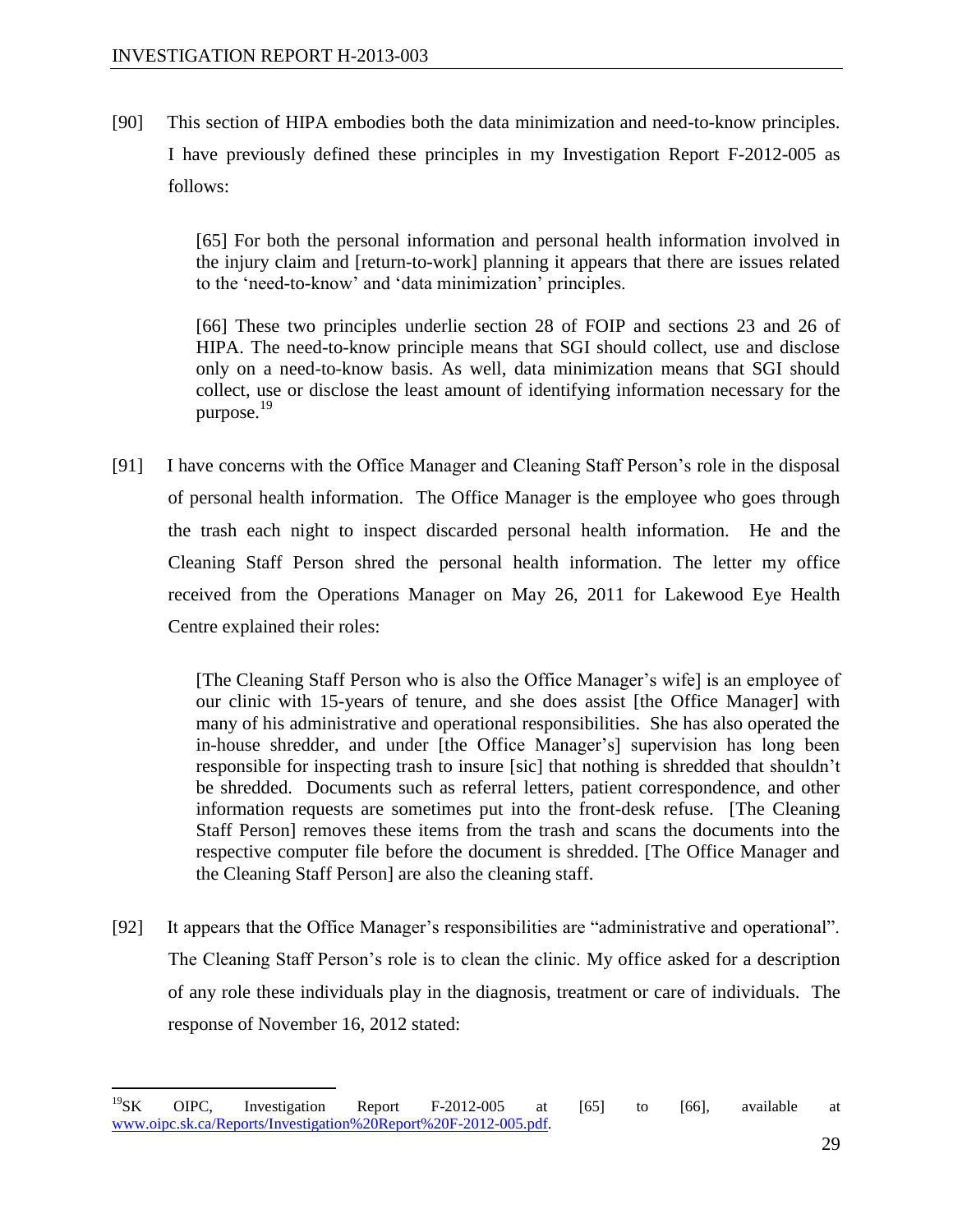The Eye Health Centre does not have any employees handling any information in a situation where that individual employee does not need the document for the purpose of diagnosis, treatment or care. The only exception is the office manager who is also in charge of shredding the information.

[93] My office disagreed with this assessment and made the following recommendation in January 2, 2013:

> Eye Health Centre employees who do not have a need-to-know an individual's personal health information for the purpose of diagnosis, treatment or care should not handle personal health information.

[94] In response, the lawyer for Dr. Monea wrote the following in his letter of February 4, 2013:

> As noted hereinbefore, our client has 8 full-time and 3 part-time employees. At any given time the Eye Health Centre is open, it will have as many as five employees or at the most eight employees present in addition to the optometrist(s).

> By necessity therefore, many of the support staff are cross-trained to perform a variety of tasks. The "Cleaning Staff Person" referenced by the Commission has also substituted as a secretary receptionist and also as an optometric technician.

> The office manager submits claims to Sask Health, private insurers and manages the sales and receipts.

Our client does not have any employees who have improper access to documents.

[95] The need-to-know and data minimization principles are transaction specific. That means that employees of Lakewood Eye Health Centre should only handle a specific piece of personal health information if it is for the specific purpose of diagnosis, treatment or care of individual or for other authorized uses.<sup>20</sup> Moreover, only the least amount of data needed for that transaction should be used.

 $\overline{a}$ <sup>20</sup>*Supra* note 7 defines "use" as follows: "indicates the internal utilization of [personal health information] by a trustee and includes sharing of the [personal health information] in such a way that it remains under the control of that trustee. For example, in a regional health authority and its facilities, the sharing of information between employees, volunteers and contractors, including physicians with privileges, constitutes "use" of the [personal health information] since the sharing happens under the control of the regional health authority. It is also defined by section 2(u) of HIPA."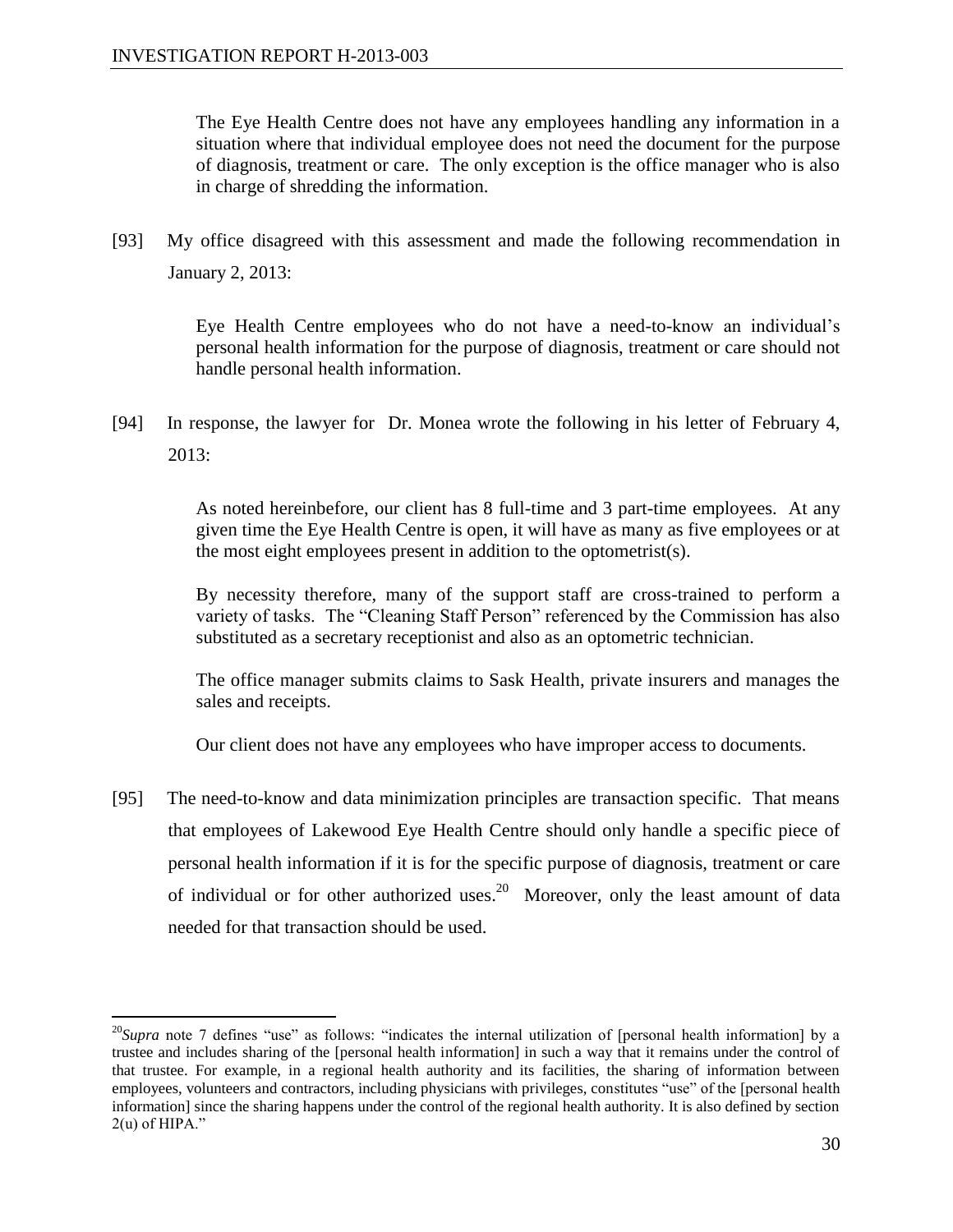- [96] The process devised by the Lakewood Eye Health Centre gives the Office Manager and Cleaning Staff Person virtual free access to all of the personal health information that is disposed of without an apparent need-to-know in each case. It would be better if a trained employee with a need-to-know destroyed the record at the time the determination was made. The advantage of having someone who is involved in direct patient care overseeing record destruction is that such a person is better qualified to determine what should be destroyed and what should be retained. Further, the Office Manager and Cleaning Staff Person base their decisions by reviewing partial records that have already been torn, adding an extra challenge to adhering to a retention and disposition schedule. It is unclear what the procedure would be if the Office Manager and Cleaning Staff Person deemed that an already torn piece of paper should not be destroyed.
- [97] As such, the Lakewood Eye Health Centre's personal health information disposal practice does not comply with section 23(2) of HIPA.

## **f. What physical safeguards were in place to protect the personal health information before it was found in/near the dumpster?**

- [98] From the written descriptions of the incident provided and as noted above, the personal health information ready to be shredded was situated in an unlocked "utility area" in the basement. It appears that all staff members, including cleaning staff, have access to the basement as that is where the staff room is located.
- [99] Again, Lakewood Eye Health Centre did not have appropriate written policies regarding physical safeguards of personal health information. I do, however, note that the *Protecting Your Personal Information* document by the SAO upon which Dr. Monea was relying as written policies stated, "[p]aper information is under supervision or stored in a locked or restricted area." This does not appear to have been followed in this clinic.
- [100] In its submission dated November 16, 2012, Lakewood Eye Health Centre asserted that personal health information was stored in a locked or restricted area. It stated: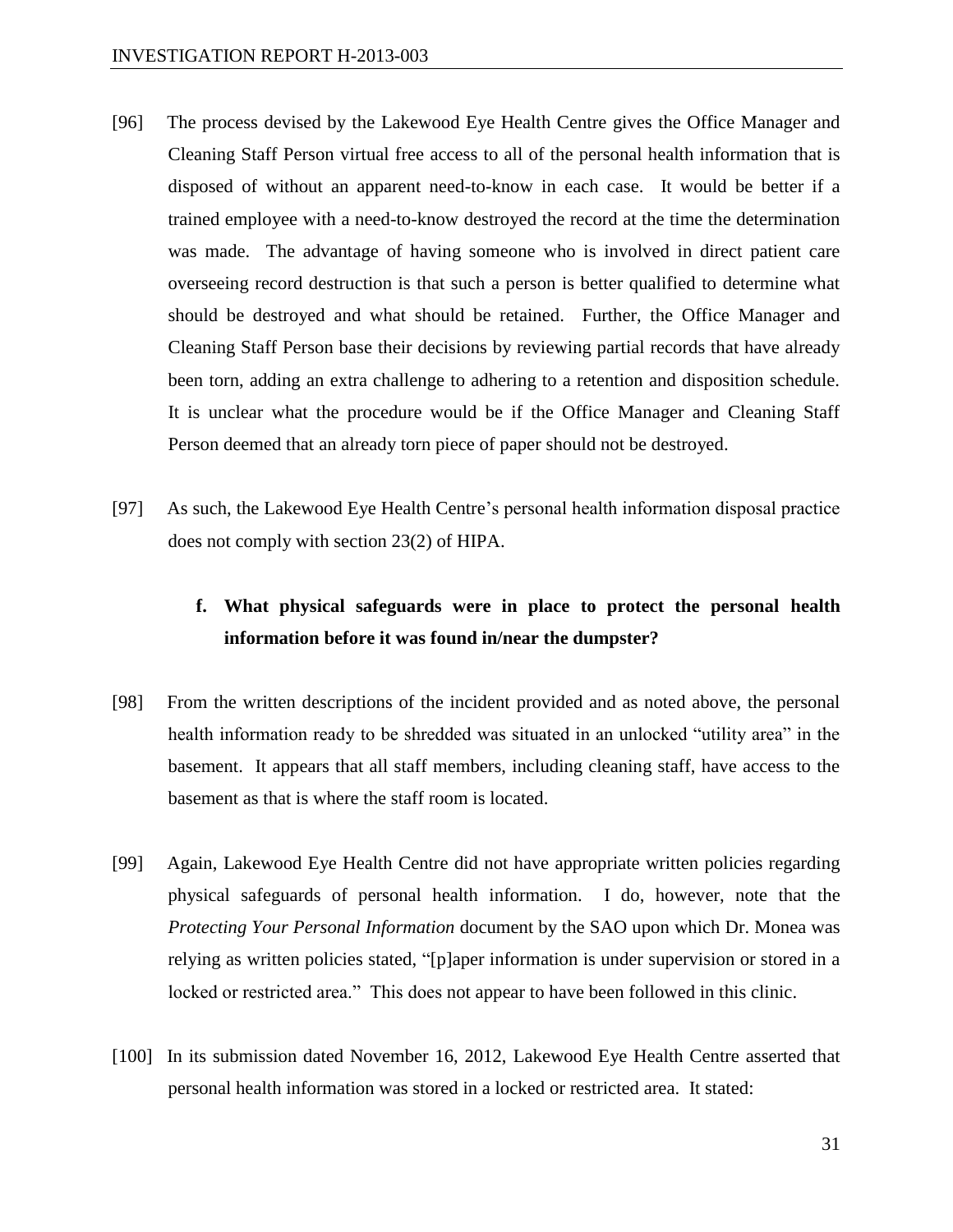There is no public access to the basement of the clinic. The office manager [name] and his wife [name] who shred the [personal health information] are also office cleaners. Access to the basement is open from the upstairs area of the building, though the shredding queue is located in a utility area which is normally locked except at the end of the day when the building is being cleaned.

- [101] This step of Lakewood Eye Health Centre's record disposition process violates several sections of HIPA. Because the personal health information in the "shredding queue" is waiting to be disposed of when it could have easily been shredded by someone with a need-to-know, it violates section 17(2)(b) of HIPA. Further, section 16(b)(iii) of HIPA states that trustees should have safeguards to protect personal health information from "unauthorized access to or use, disclosure or modification of the information". In my opinion, Dr. Monea has none in place. Finally, this step is also a violation of section 23(2) of HIPA, as employees without a need-to-know also have access to this personal health information.
- [102] I find there were not sufficient safeguards to protect the personal health information in the "shredding queue".

### **4. What does the trustee allege happened? How should I deal with these allegations?**

[103] In its letter, received by my office on May 26, 2011, the Operations Manager of Lakewood Eye Health Centre stated:

> We are certain that the records were not disposed of in the trash, and we do not use the dumpster in question whatsoever. We believe the theft of these records and their subsequent placement was a criminal act of retribution by [our Former Employee], in response to a perceived injustice regarding the terms under which her employment with us came to an abrupt end.

[104] His letter of July 5, 2011 continued with the allegation:

In closing I reiterate that it is our belief that we are the victims of sabotage with respect to the privacy breach that has occurred. I had mentioned that we cannot prove anything, other than motive, means and opportunity, but it is our belief that the combination of staff disgruntlement, misplaced semi-destroyed patient information documents, and a timely but anonymous tip to the office of the Privacy Commissioner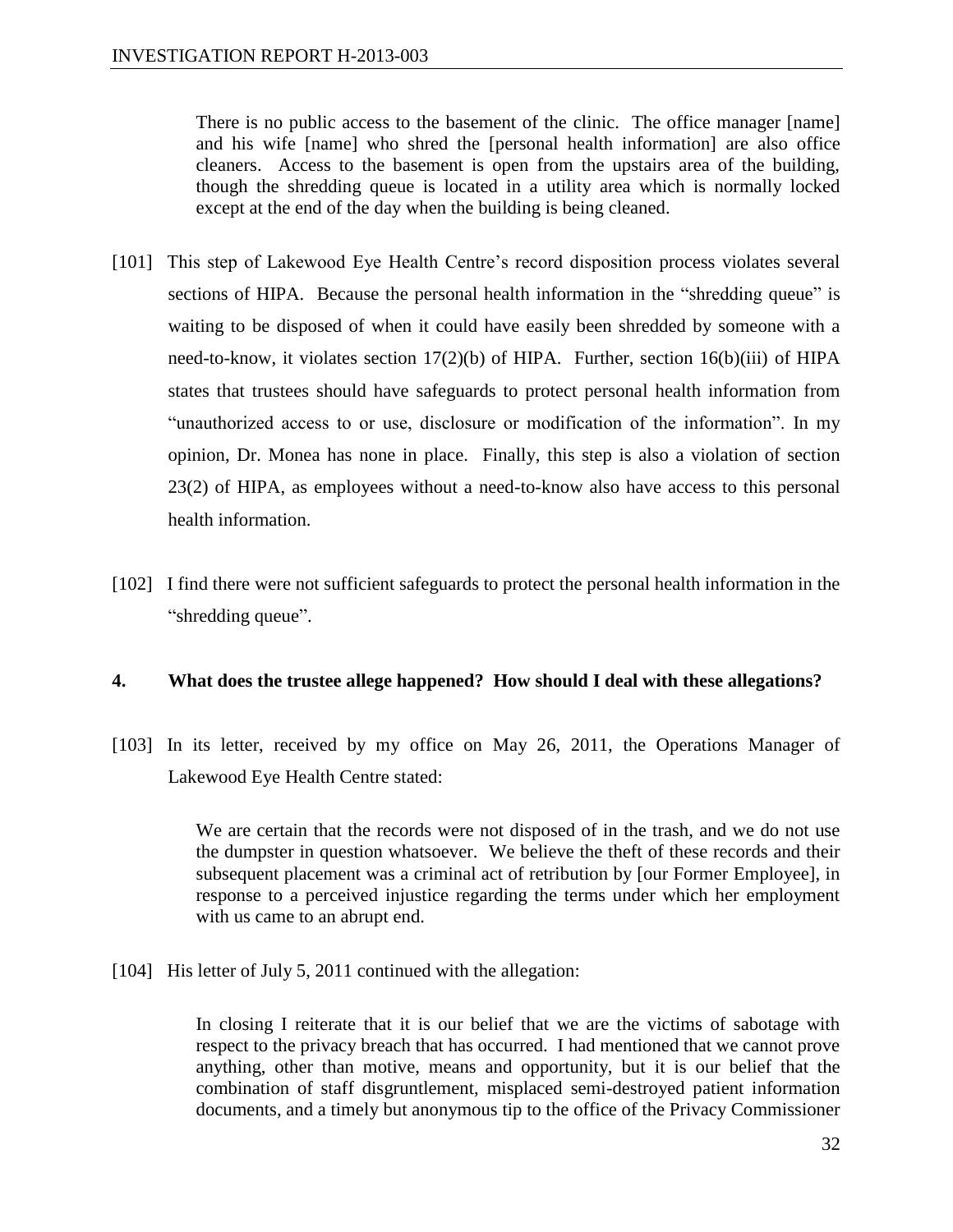indicating the whereabouts of those misplaced documents are related events, not coincidental events.

- [105] Finally, the letter from the lawyer of Dr. Monea dated December 11, 2011 also singles out the Former Employee. The letter raised the fact that personal health information was found in a dumpster outside a medical clinic in Regina a few weeks prior to the incident in question, which was the focus of much media attention.
- [106] Upon review of the information collected during this investigation, it appears that the Former Employee of the clinic was not getting along with the Cleaning Staff Person, who is also the wife of the Office Manager. The Operations Manager of Lakewood Eye Health Centre offers the following explanation in its submission my office received on May 26, 2011:

[The Former Employee] was employed at our clinic from July 5, 2010 until April 6, 2011… She was employed as an optician. She had security clearance, a code for the alarm and a key to the clinic.

[The Former Employee] didn't get along very well with [the Cleaning Staff Person], and this culminated in an email [dated April 7, 2011] to Dr. Monea from [the Former Employee] which we interpreted as an ultimatum.

…

[The Cleaning Staff Person] is a valuable long term employee of the clinic, we have not had any issues with her performance, and we therefore accepted this email as [the Former Employee's] letter of resignation. [The Former Employee's] behavior about the office had become bizarre in the two days prior to the email, beginning with at incident after closing time on April 5.

After 5:00 o'clock closing [the Office Manager and Cleaning Staff Person] thought they were the only employees remaining in the building, but they were alerted to sounds coming from the utility area of the basement where the shredding queue is kept. [The Former Employee] emerged from the utility area with a plastic bag partially emptied under her right arm, and accused [the Cleaning Staff Person] of throwing out her lunch container, as if to indicate that this was the contents of the bag under her arm, and her reason for sifting through the trash. [The Former Employee] left the building at approximately 5:20 where she had punched out at 5:10. She left with the garbage bag under her arm.

On the morning of April  $6<sup>th</sup>$  [the Former Employee] was scheduled to work at 8:30... [The Former Employee] arrived…at approximately 8:05 AM… [she] went downstairs where the staff room and time clock are located. This room is located down the hall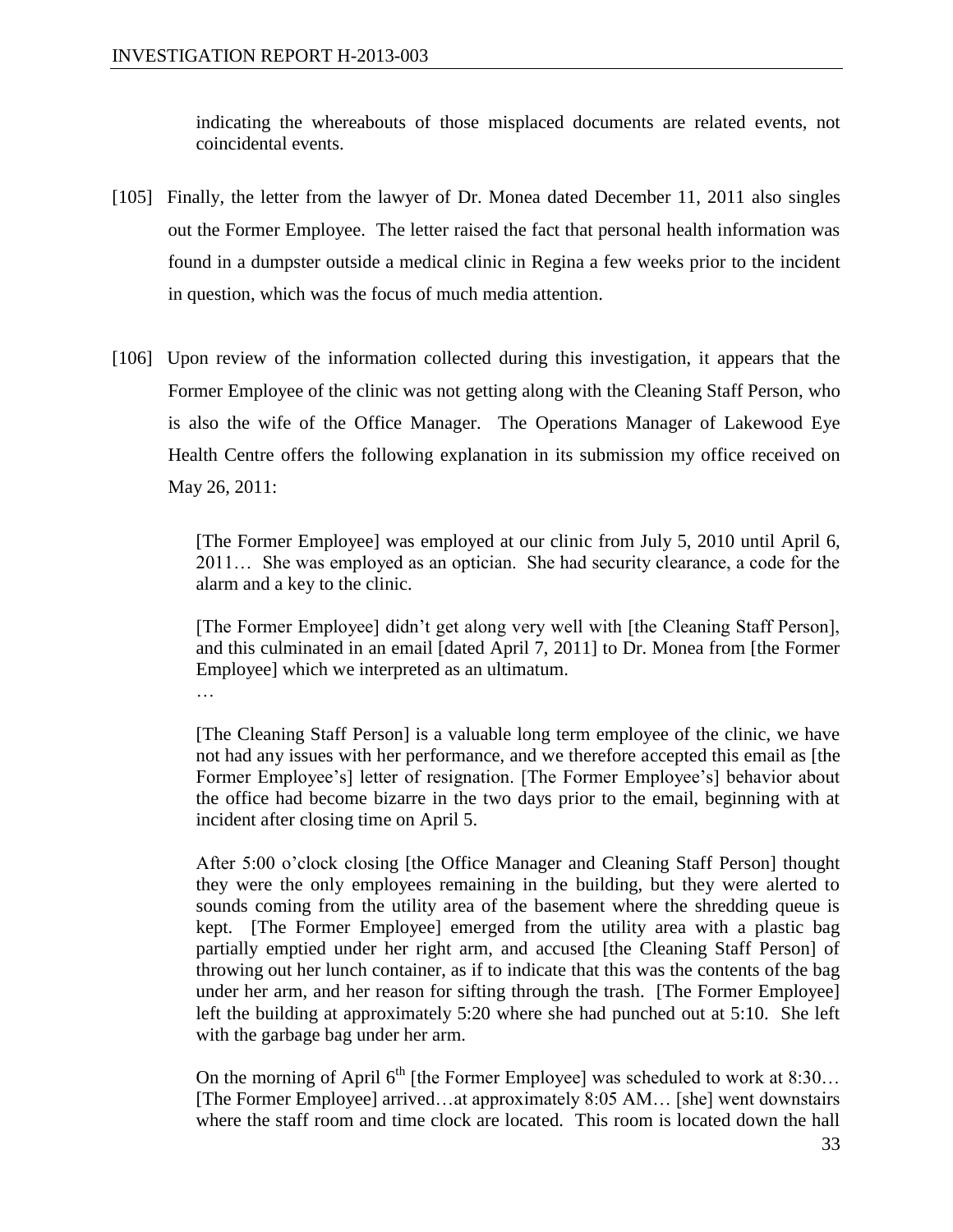$\overline{a}$ 

from the utility area and the shredding queue. [The Former Employee] was alone in the basement for 6 or 7 minutes… At approximately 8:25 [the Former Employee] advised [two staff members] that she wasn't feeling well and that she would be leaving. She then returned to the basement for another couple of minutes, and went out the back door at approximately 8:30. She never returned and she resigned the next day.

- [107] It appears that the Former Employee left the employ of Lakewood Eye Health Centre on her own accord.
- [108] Again in its letter of November 16, 2012, the lawyer for Dr. Monea asserted that it was the individual who left its employ who planted the personal health information near the dumpster. The letter implies that the fact that the personal health information was found next to the dumpster supports this assertion.
- [109] I must then consider this possibility in this investigation. In my Investigation Report LA-2010-001, I discussed how I am to make determinations with respect to a privacy breach investigation:

[26] The statute does not define burden of proof in a breach of privacy investigation in the context of an impugned disclosure. In these circumstances, I find that the burden must be borne by the local authority as only the local authority would have intimate knowledge of the circumstances surrounding the disclosure. That burden of proof is assessed on the basis of a balance of probabilities.<sup>21</sup>

- [110] The lawyer for Dr. Monea implied in his letter of December 11, 2011 that because a similar incident occurred a few weeks earlier that was reported widely in the media it gave the Former Employee the idea for the incident. The caller who informed us of the discovery was male and the Former Employee was female.
- [111] The trustee alleges that this Former Employee had access to the personal health information on April 5, 2011 or April 6, 2011. It was reported that the Former Employee

<sup>21</sup>*Supra* note 6 at [26]. SK OIPC, *Helpful Tips: OIPC Guidelines for Public Bodies/Trustees in Preparing for a Review*, at p. 9, "…The standard of proof is 'on a balance of probabilities' or 'on a preponderance of evidence.' A party will have proven its case on a 'balance of probabilities' if the Commissioner is able to say: 'I think it more likely, or more probable, than not.'...", available at [www.oipc.sk.ca/Resources/Helpful%20Tips%20-](http://www.oipc.sk.ca/Resources/Helpful%20Tips%20-%20Guidelines%20for%20Public%20Bodies%20+%20Trustees%20in%20Preparing%20for%20Review%20-%20September%202010.pdf) [%20Guidelines%20for%20Public%20Bodies%20+%20Trustees%20in%20Preparing%20for%20Review%20-](http://www.oipc.sk.ca/Resources/Helpful%20Tips%20-%20Guidelines%20for%20Public%20Bodies%20+%20Trustees%20in%20Preparing%20for%20Review%20-%20September%202010.pdf) [%20September%202010.pdf.](http://www.oipc.sk.ca/Resources/Helpful%20Tips%20-%20Guidelines%20for%20Public%20Bodies%20+%20Trustees%20in%20Preparing%20for%20Review%20-%20September%202010.pdf)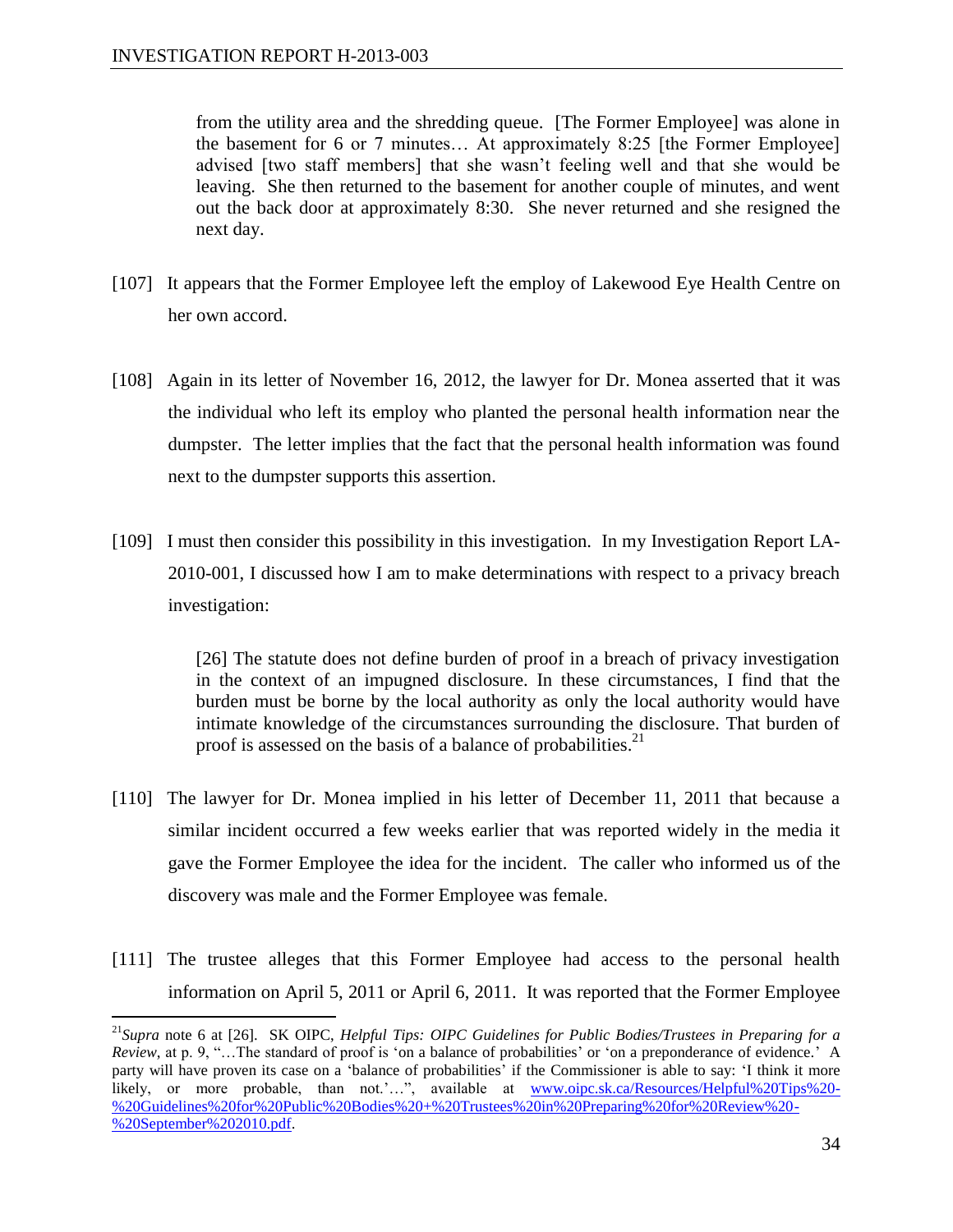did not return to the clinic after April 6, 2011. However, the email which the Former Employee sent to Dr. Monea complaining of the Cleaning Staff Person and threatening to quit was not sent until April 7, 2011. At that time the Former Employee presumably did not know if the owner would resolve her complaints. The suggestion of the trustee is that the former employee took personal health information before she raised her complaint.

[112] In its submission of November 16, 2012, Lakewood Eye Health Centre stated:

Fourthly, the [personal health information] that was found beside the dumpster appears to have been generated on April 1, 2012. The most informative pieces of trash in [personal health information] found by the Privacy Commissioner are a schedule printout from [one of the Optometrists] and a customer's credit card receipt which are both dated April 1, 2012

This would undoubtedly be the day that these materials were sent to the shredding queue for destruction.

- [113] This assertion is not supported by any explanation of its relevance.
- [114] Finally, in the letter my office received on May 26, 2011, it was reported that the Cleaning Staff Person and the Office Manager witnessed the Former Employee taking a bag of trash from the basement which may have contained personal health information. In the letter, Lakewood Eye Health Centre's Operations Manager confirmed that "[the Office Manager] is our Privacy Officer". Apparently, the Privacy Officer took no steps to stop the Former Employee from having access to the shredding queue or taking personal health information.
- [115] In its submission of November 16, 2012, Dr. Monea's lawyer firmly believes that we should have interviewed the Former Employee to help support its allegations as detailed above. It stated:

The Commissioner's statutory powers listed in ss. 52 and 53 together with the protection given to the Commissioner and his staff in s. 61(2) of HIPA suggest that the legislature intended that the Commissioner's investigation would not be limited exclusively to the actions of individual HIPA trustees but rather it would extend to the trustee's current and past employees.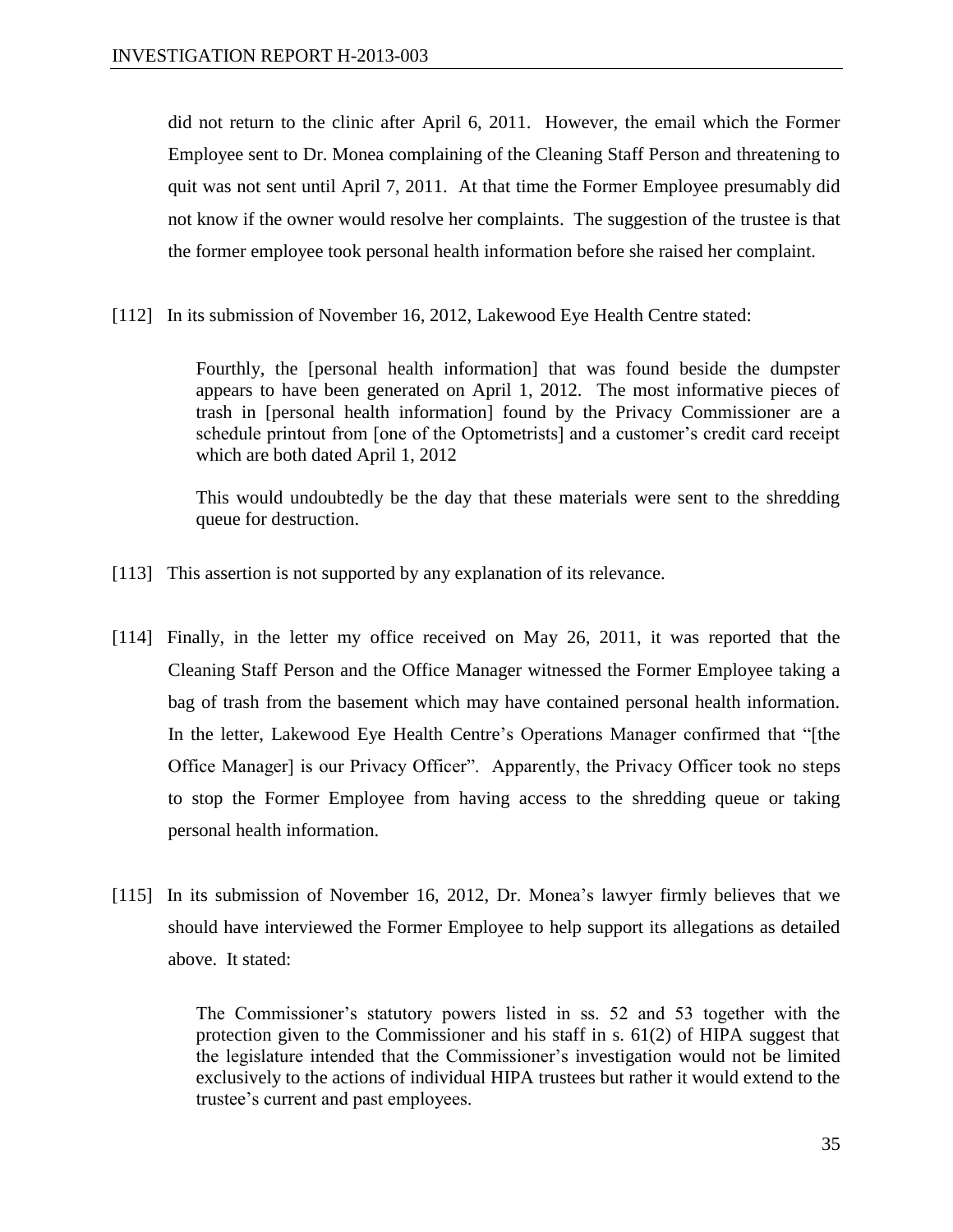It is our clients respectful submission that [the Former Employee] should have been interviewed by the Privacy Commissioner's Office.

- [116] I have not interviewed the Former Employee about the incident as it appears there is no need since there is ample evidence that Dr. Monea did not have adequate safeguards in place to protect the personal health information. Even if what is alleged actually occurred, I still have serious concerns with the privacy regime of Lakewood Eye Health Centre.
- [117] The following diagram depicts the events as described by Lakewood Eye Health Centre.



- [118] This diagram also indicates the contraventions of HIPA as discussed at [39] that could have potentially enabled this scenario to come about. Lakewood Eye Health Centre did not have sufficient safeguards in place. In addition, it does not appear that the Former Employee had sufficient training to recognize that this action was a breach of privacy pursuant to HIPA.
- [119] Because Lakewood Eye Health Centre did not have the appropriate safeguards in place to be compliant with HIPA, it did not adequately protect the personal health information from the actions of the Former Employee. The Best Practice diagram shown earlier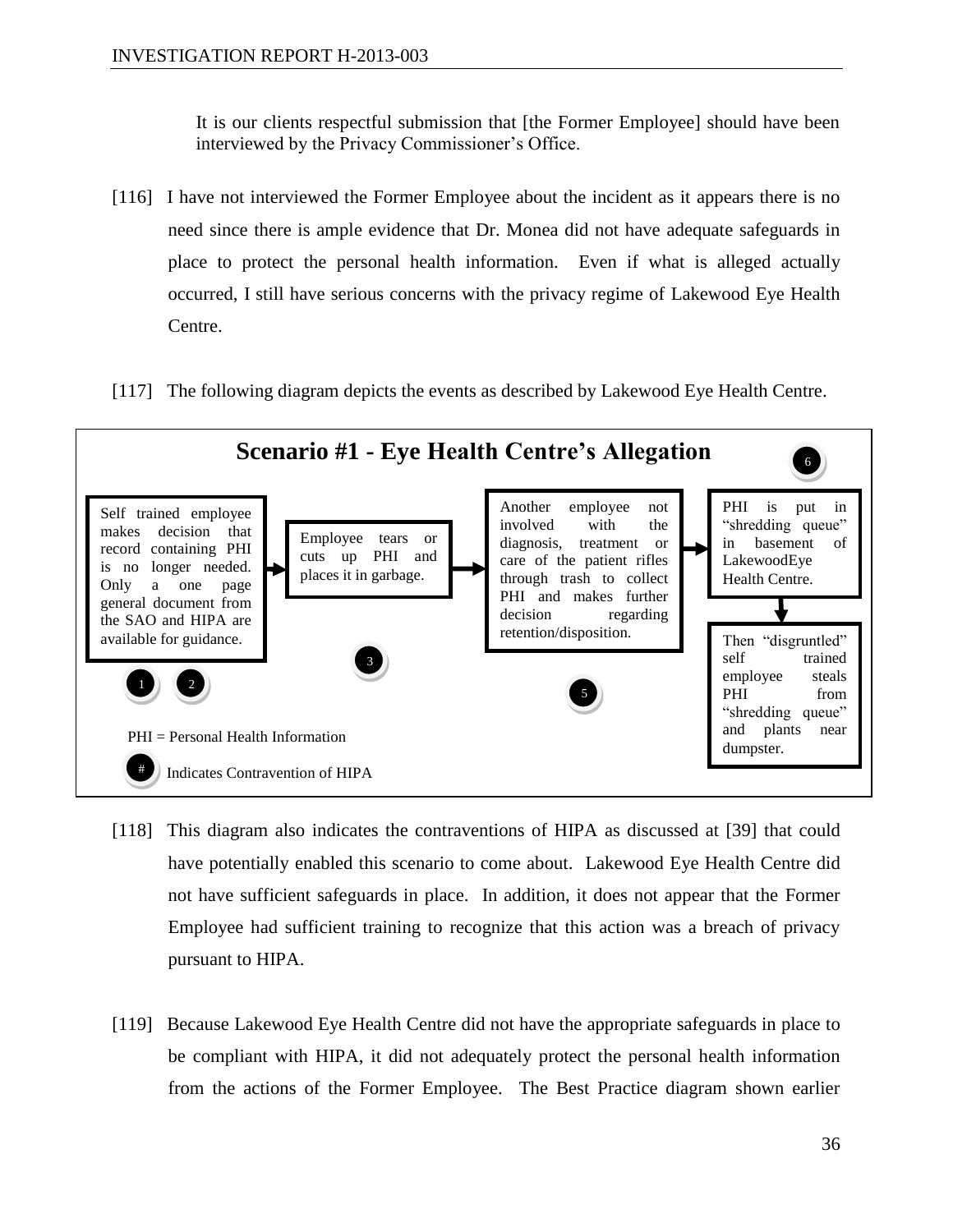would have diminished the opportunity for the Former Employee to perform the allegations made by Lakewood Eye Health Centre.

[120] Based on my understanding of Lakewood Eye Health Centre's procedures, there is also another plausible explanation for the discovery of personal health information near the dumpster. The diagram below describes this scenario.



- [121] In this scenario as well, it was inadequate safeguards, such as a lack of clear policies and procedures, that could have accounted for the breach of privacy.
- [122] I also note my office's resource*,* the HIPA Glossary defines a privacy breach as an "unauthorized collection, use or disclosure of [personal health information], REGARDLESS OF WHETHER THE [PERSONAL HEALTH INFORMATION] ENDS UP IN A THIRD PARTY'S POSSESSION."<sup>22</sup>
- [123] Therefore, it is unnecessary to make a determination as to which scenario is true. The personal health information was under the custody or control of Dr. Monea. The trustee's procedures were not compliant with HIPA. In either scenario, best practises were not followed and the absence of sufficient safeguards contributed to the incident.

<sup>22</sup>*Supra* note 7.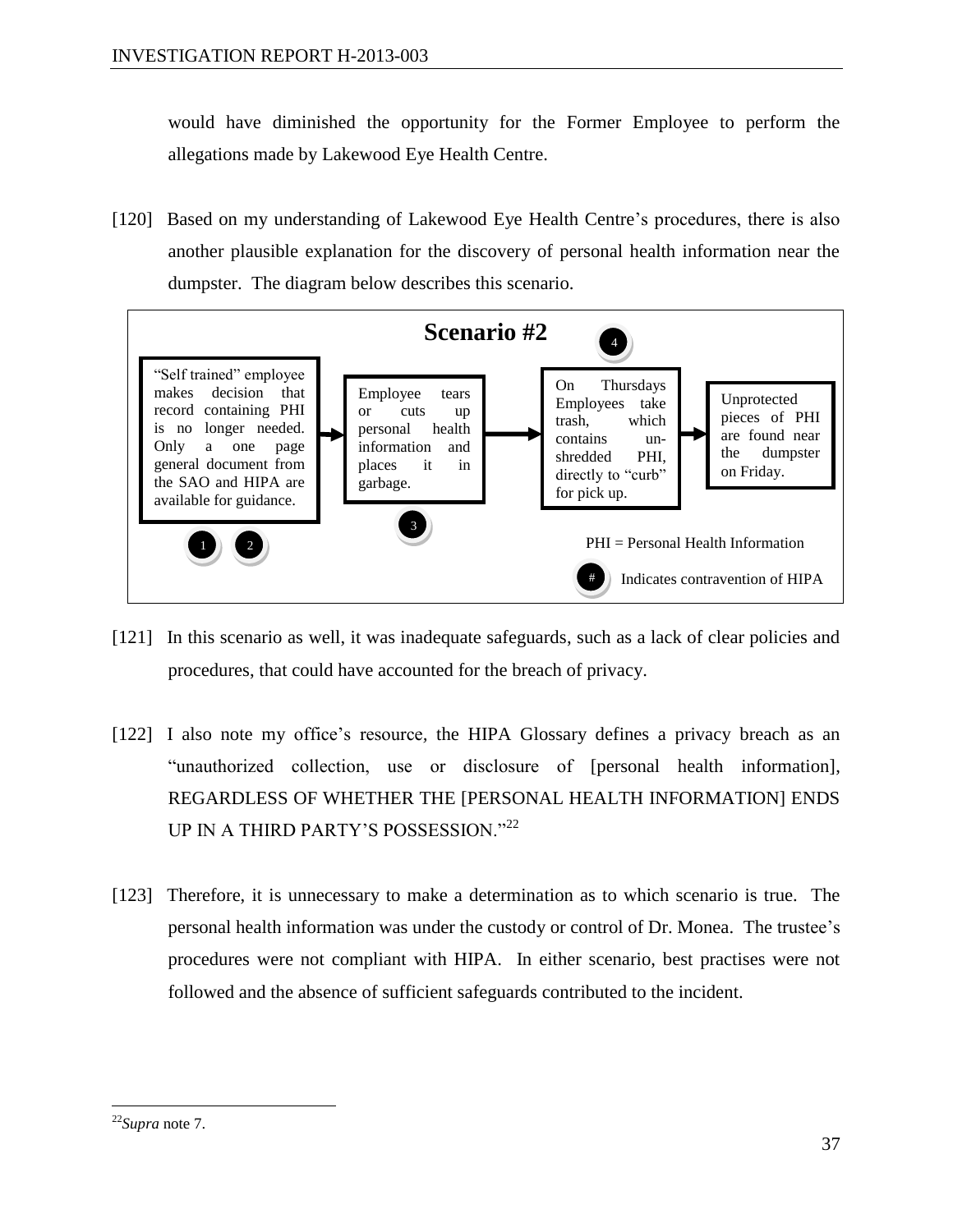#### **IV FINDINGS**

- [124] Dr. Diana Monea is a trustee pursuant to section 2(t)(xii)(A) of *The Health Information Protection Act*.
- [125] Personal health information that was under the custody or control of Dr. Diana Monea was found around the dumpster.
- [126] Dr. Diana Monea has not ensured that Lakewood Eye Health Centre's personal health information disposal practice is compliant with section 16 of *The Health Information Protection Act*.
- [127] Dr. Diana Monea has not ensured that Lakewood Eye Health Centre's personal health information disposal practice is compliant with section 17(2)(b) of *The Health Information Protection Act.*
- [128] Dr. Diana Monea has not ensured Lakewood Eye Health Centre's personal health information disposal practice is compliant with section 23(2) of *The Health Information Protection Act.*
- [129] Dr. Diana Monea did not have adequate safeguards in place to sufficiently protect the personal health information in question.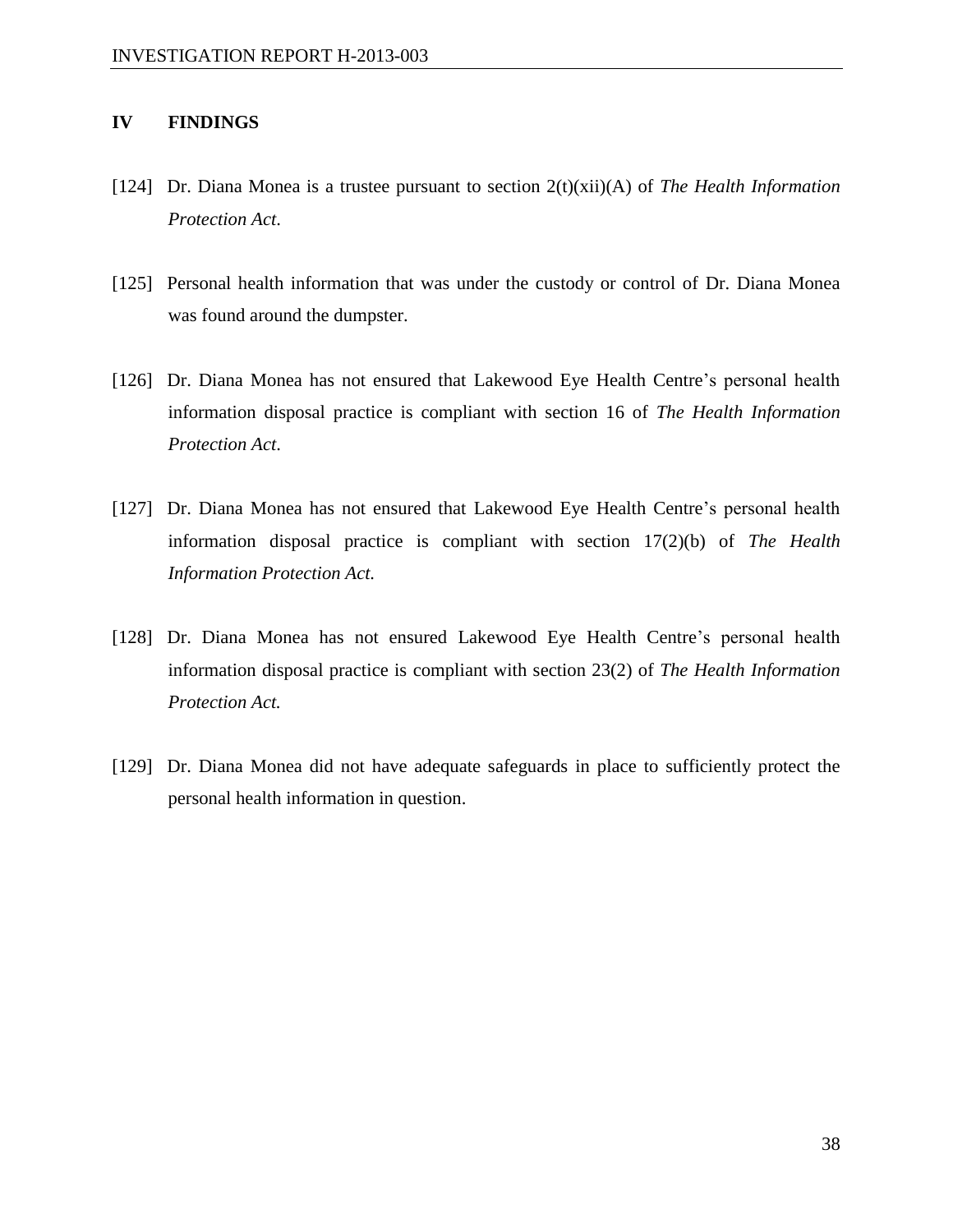#### **V RECOMMENDATIONS**

- [130] That Dr. Diana Monea prepare a comprehensive set of written policies and procedures for Lakewood Eye Health Centre that are compliant with *The Health Information Protection Act*. In particular, this should include a written procedure for the disposal of personal health information and a written policy regarding the storage and safeguarding of personal health information.
- [131] That Dr. Diana Monea prepare a comprehensive records retention and disposition schedule for Lakewood Eye Health Centre.
- [132] That Dr. Diana Monea arrange for detailed training of optometrists and other support staff in the employ of the Lakewood Eye Health Centre with respect to *The Health Information Protection Act* with particular emphasis on general duties of a trustee including the data minimization and need-to-know principles. In particular, employees should know how to identify personal health information, the rules for collection, use and disclosure, how to adequately safeguard personal health information and how to dispose of personal health information in a way that respects privacy.
- [133] That once staff is trained, Dr. Diana Monea ensure all Lakewood Eye Health Centre employees who handle personal health information and that have authorization should have easy access to a secure cross-cut shredder.
- [134] That Dr. Diana Monea ensure that Lakewood Eye Health Centre should amend its procedures so that personal health information is shredded in accordance with a written record retention and disposition schedule.